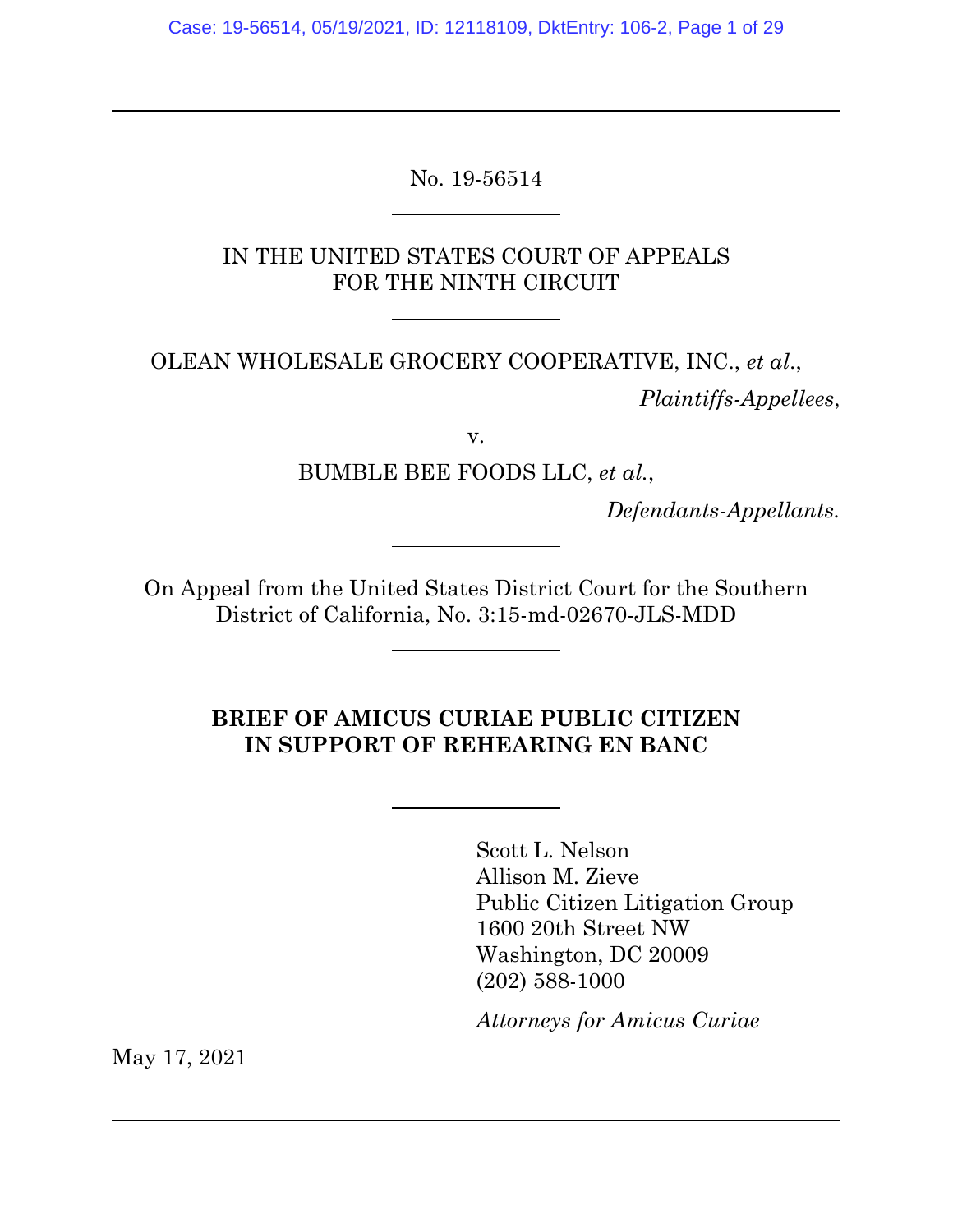## **CORPORATE DISCLOSURE STATEMENT**

Amicus curiae Public Citizen is a nonprofit, non-stock corporation. It has no parent corporation, and no publicly traded corporation has an ownership interest in it.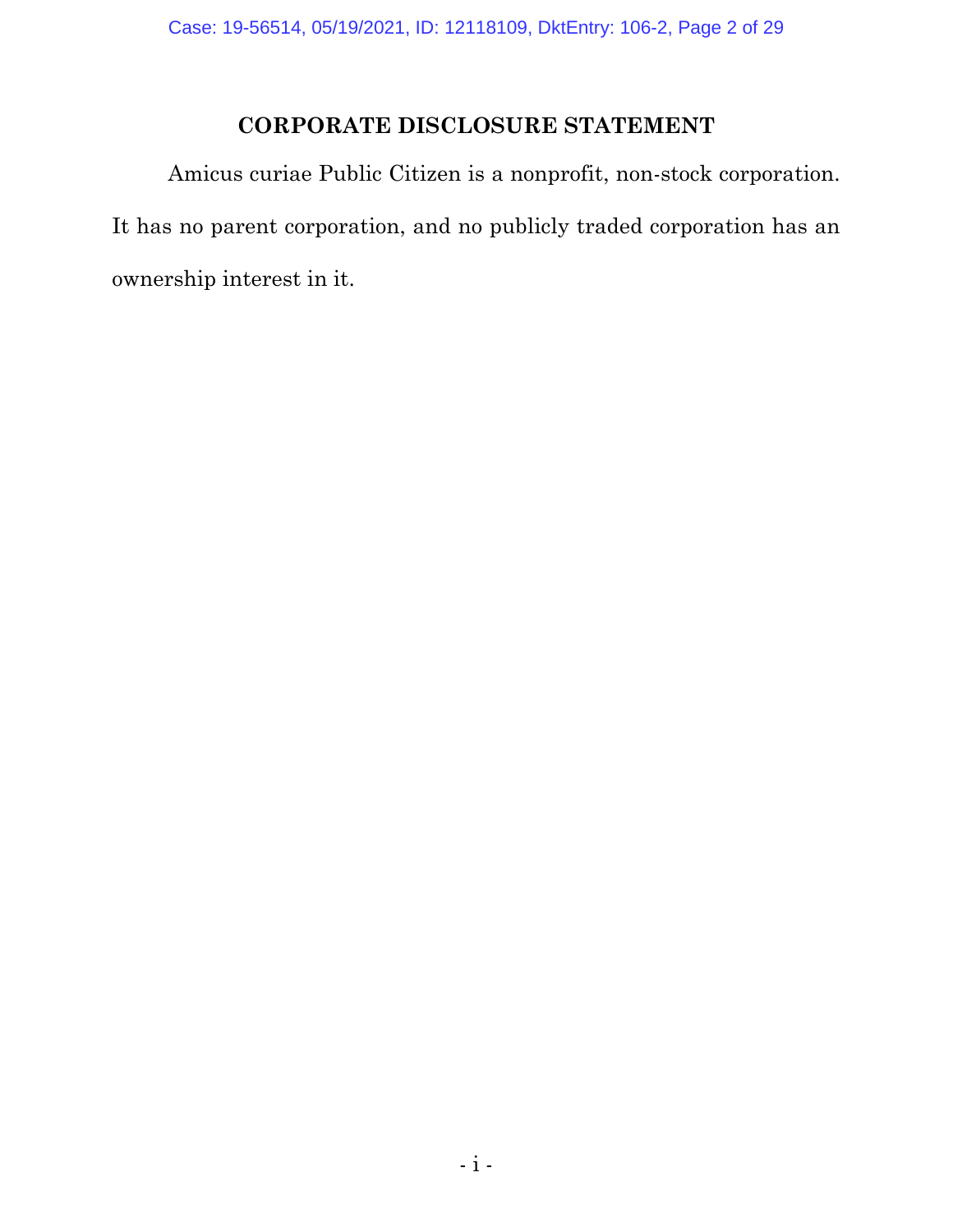# **TABLE OF CONTENTS**

# **Page**

| $I_{\cdot}$ | The panel majority's de minimis standard conflicts with this<br>Court's precedents applying Article III and Rule 23 principles |  |  |
|-------------|--------------------------------------------------------------------------------------------------------------------------------|--|--|
| II.         | The panel majority's de minimis rule would impair Rule 23's                                                                    |  |  |
|             |                                                                                                                                |  |  |
|             |                                                                                                                                |  |  |
|             |                                                                                                                                |  |  |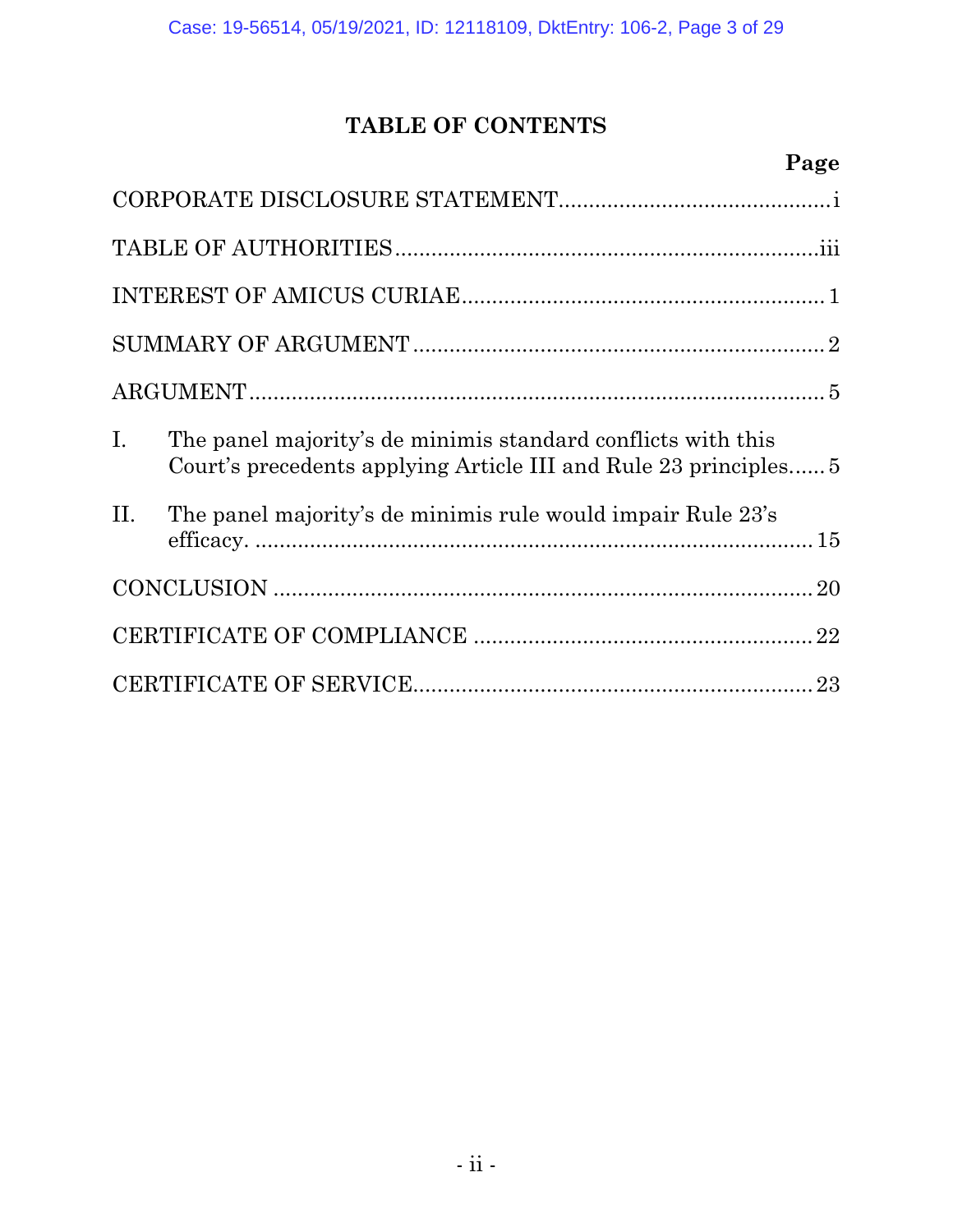# **TABLE OF AUTHORITIES**

| Cases                                         | Page(s) |
|-----------------------------------------------|---------|
| Amchem Prods., Inc. v. Windsor,               |         |
| Amgen Inc. v. Conn. Ret. Plans & Trust Funds, |         |
| In re Asacol Antitrust Litig.,                |         |
| Bates v. UPS, Inc.,                           |         |
| Bouaphakeo v. Tyson Foods, Inc.,              |         |
| Chin v. Port Auth.,                           |         |
| DG ex rel. Stricklin v. Devaughn,             |         |
| Frank v. Gaos,                                |         |
| Franks v. Bowman Transp. Co.,                 |         |
| Horne v. Flores,                              |         |
| Int'l Bhd. of Teamsters v. United States,     |         |
| Kohen v. Pac. Inv. Mgmt. Co.,                 |         |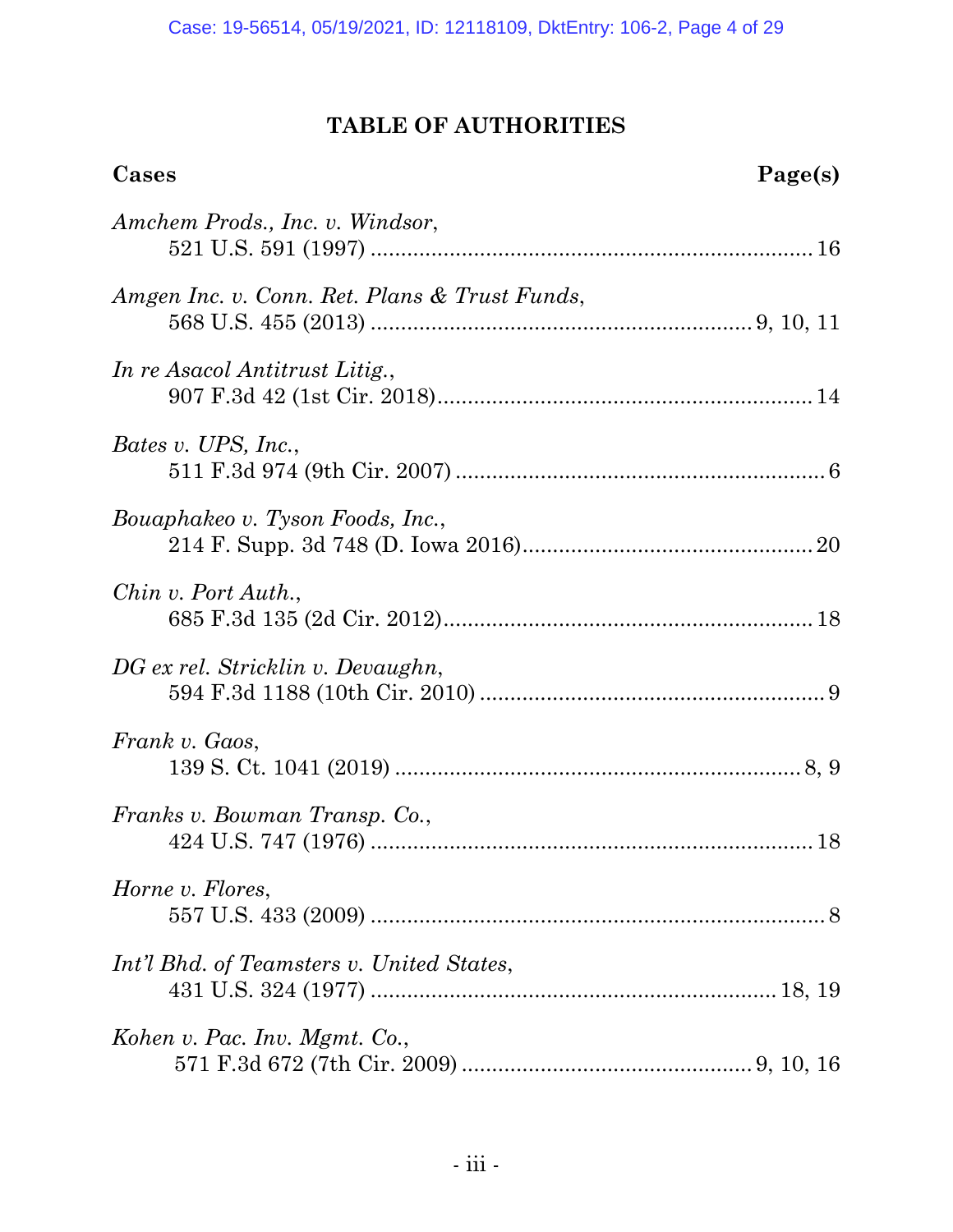| Mazza v. Am. Honda Motor Co.,                                          |
|------------------------------------------------------------------------|
| Neale v. Volvo Cars of N. Am., LLC,                                    |
| In re Nexium Antitrust Litig.,                                         |
| Parko v. Shell Oil Co.,                                                |
| In re Rail Freight Surcharge Antitrust Litig.,                         |
| Ramirez v. TransUnion LLC,<br>951 F.3d 1008 (9th Cir.), cert. granted, |
| Torres v. Mercer Canyons Inc.,                                         |
| Tyson Foods, Inc. v. Bouaphakeo,                                       |
| Vaquero v. Ashley Furniture Indus., Inc.,                              |
| In re Zurn Pex Plumbing Prods. Liab. Litig.,                           |
| <b>Constitutional Provisions and Rules</b>                             |
|                                                                        |
|                                                                        |
|                                                                        |
|                                                                        |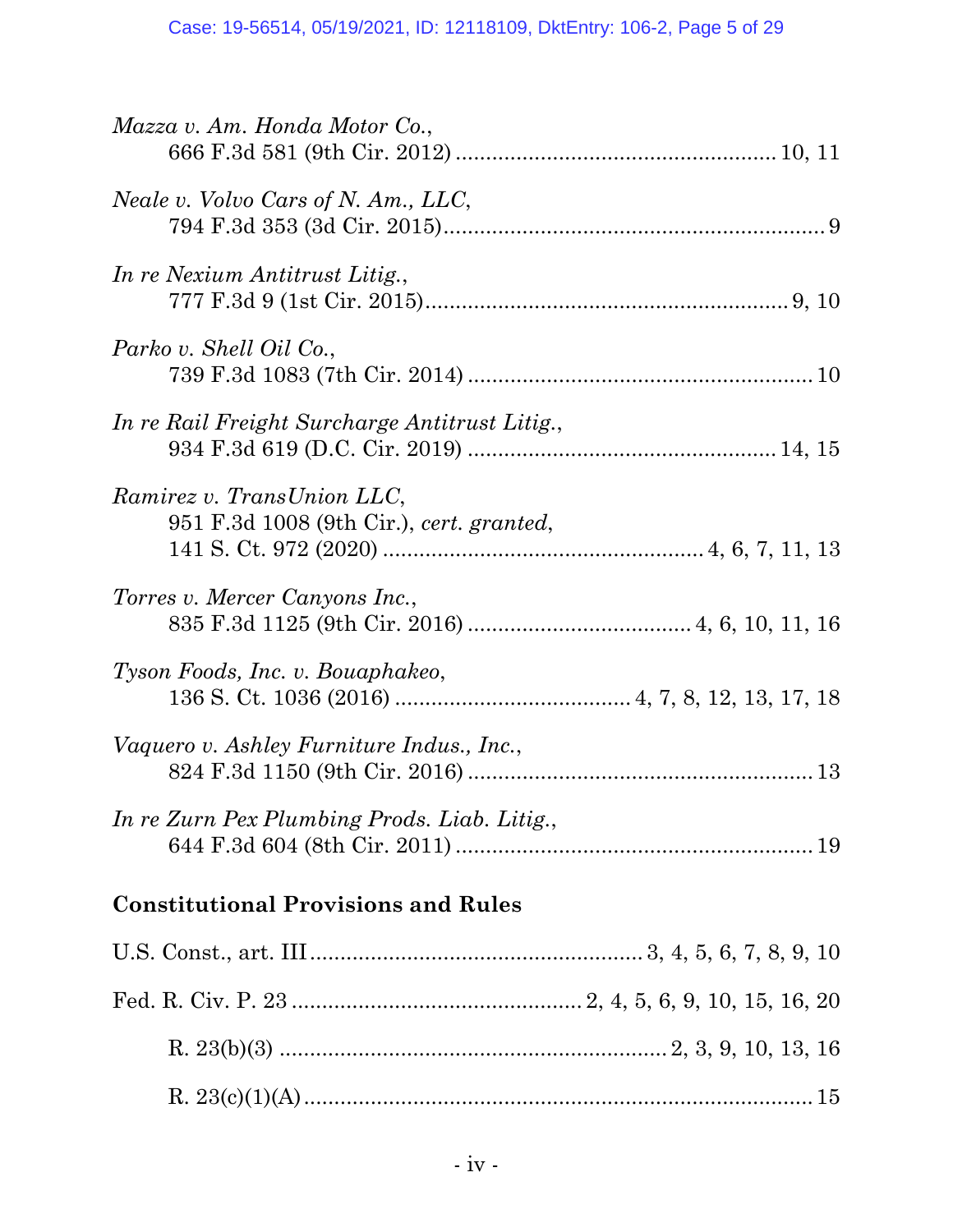# **Other**

| Charles Alan Wright, et al., |  |
|------------------------------|--|
|                              |  |

Fed. R. Civ. P. 23, advisory comm. notes to 1966 amendment............... 16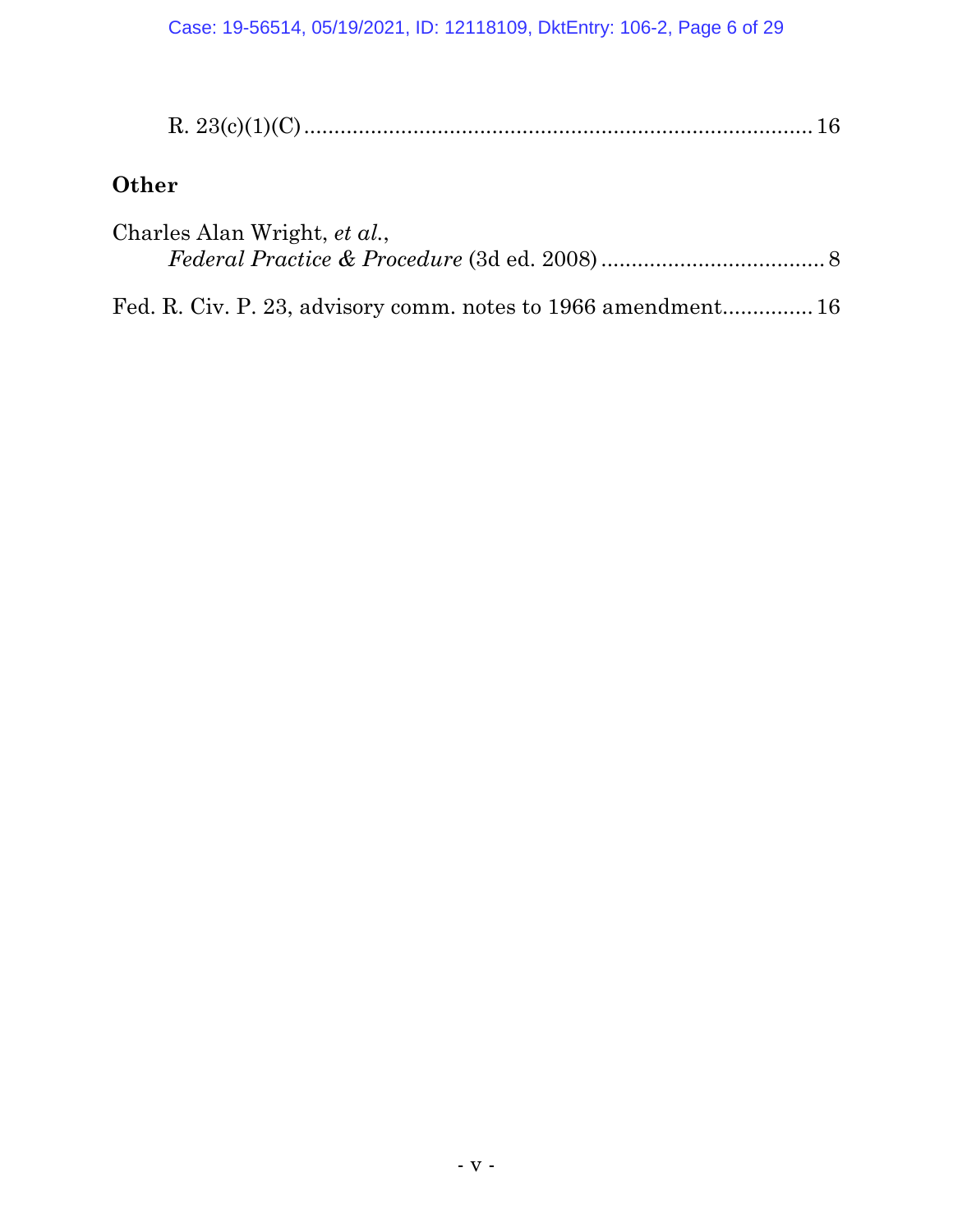#### **INTEREST OF AMICUS CURIAE1**

Public Citizen is a nonprofit consumer advocacy organization with members and supporters nationwide. Public Citizen advocates before Congress, administrative agencies, and courts on a wide range of issues and works for enactment and enforcement of laws protecting consumers, workers, and the public. Public Citizen often represents its members' interests in litigation and as amicus curiae.

Public Citizen believes that class actions are an important tool for seeking justice where a defendant's wrongful conduct has harmed many people and resulted in injuries that are large in the aggregate, but not cost-effective to redress individually. In that situation, which is present in many antitrust conspiracies, a class action offers the best means for both individual redress and deterrence, while also serving the defendants' interest in achieving a binding resolution of claims on a broad basis, consistent with due process. Public Citizen has often participated

<sup>1</sup> Public Citizen has moved for leave to file this brief, with the consent of all parties. No party's counsel authored this brief in whole or in part, and no party or party's counsel made a monetary contribution to fund preparation or submission of this brief. No person or entity other than amicus made a monetary contribution to preparation or submission of this brief.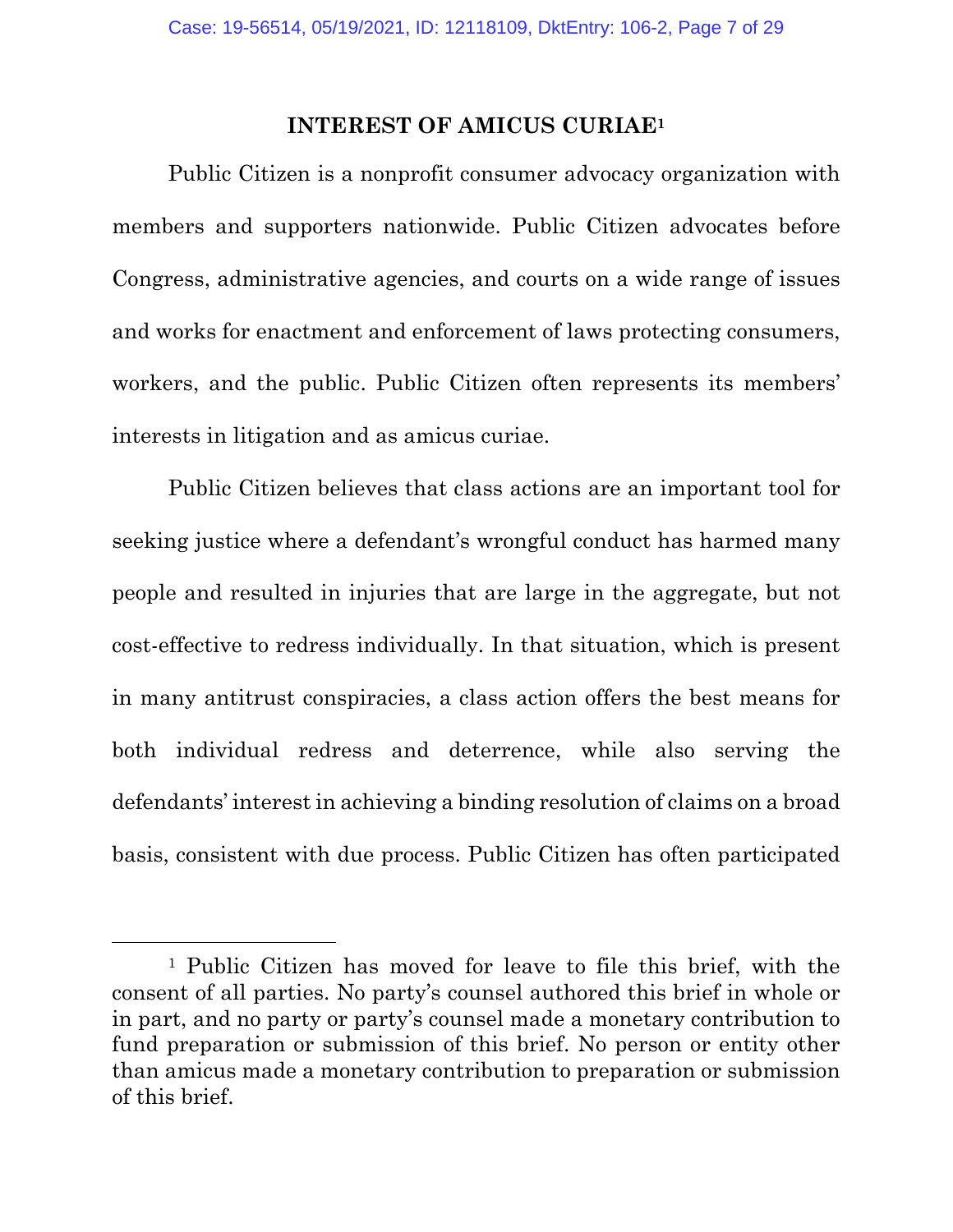as amicus curiae in cases involving arguments that, if accepted, would impair the utility of class actions, and accordingly it submitted an amicus brief in this case before the panel with the consent of all parties.

Public Citizen submits this amicus brief supporting rehearing en banc because it is concerned that the panel majority's holding that a class may not be certified if it comprises more than a de minimis number of uninjured members conflicts with precedents of this Court and the Supreme Court, would unnecessarily require resolution of merits issues at the certification stage, and would create practical difficulties in the administration of Federal Rule of Civil Procedure 23.

#### **SUMMARY OF ARGUMENT**

In this antitrust class action based on an admitted price-fixing conspiracy, the panel majority vacated the district court's certification of three plaintiff classes because the district court had not "resolved factual disputes concerning the number of uninjured parties in each proposed class before determining predominance" under Federal Rule of Civil Procedure 23(b)(3). Slip. op. 34–35. The premise of the majority's ruling is that Rule 23(b)(3) categorically forbids certification of a class with more than a de minimis percentage of uninjured class members: In the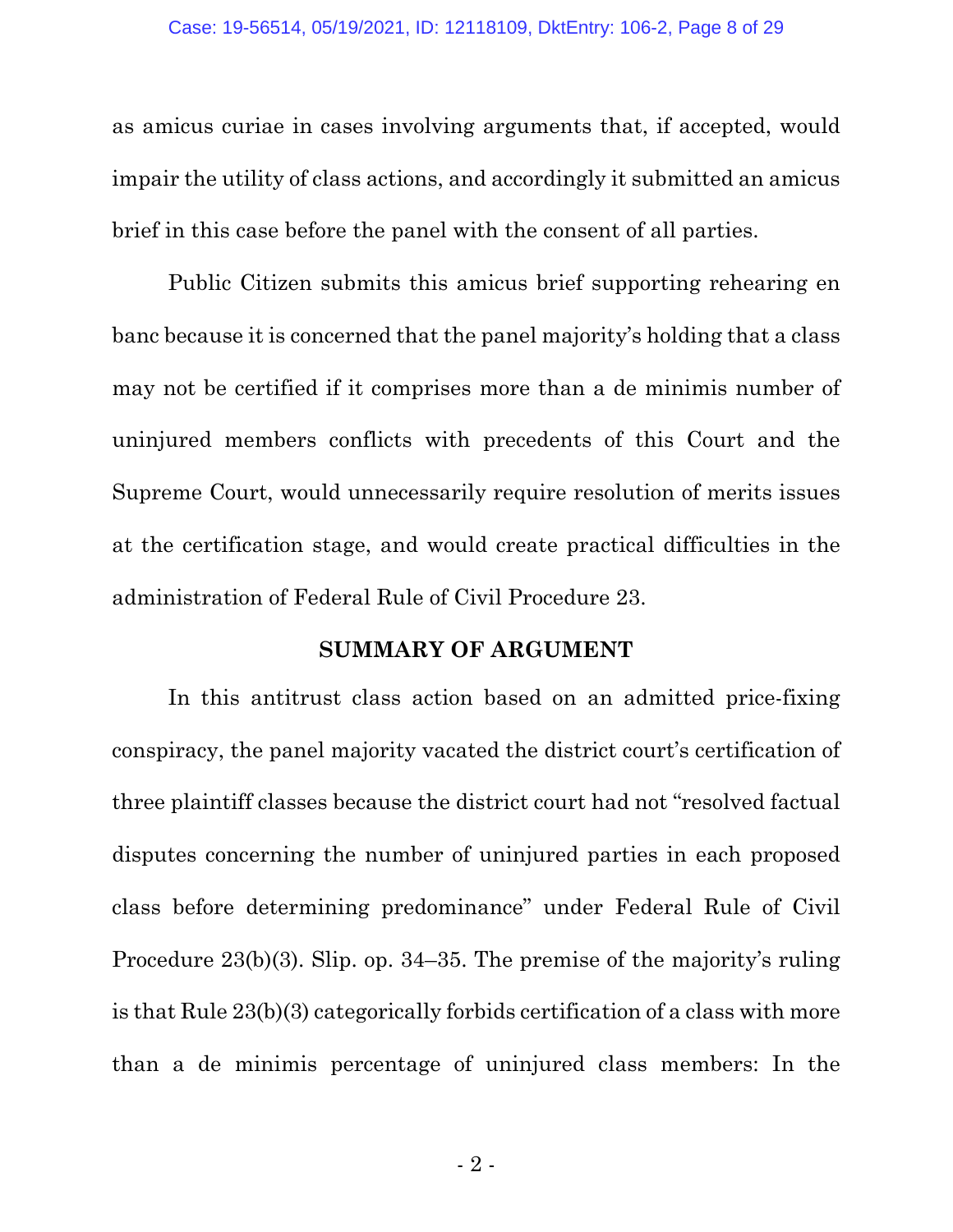majority's view, common issues *cannot* predominate in such a class. *See id*. at 31–32. Here, the plaintiffs had offered expert testimony that all or substantially all class members were injured. The defendants, however, took the position that the plaintiffs' analysis, taken at face value, would establish that 5.5% of class members were uninjured, and they presented their own expert testimony that the plaintiffs' data could not show injury for up to 28% of the class. *See* slip op. at 30.2 The panel majority ruled that the district court must resolve this factual dispute before ruling on certification because, in its view, a finding that common issues predominate would be impermissible if the defendants' position were correct.

Rehearing en banc is warranted because the panel's decision is inconsistent with this Court's precedents, which hold that the inclusion of uninjured members in a class neither violates Article III limits on the courts' powers nor defeats certification under Rule 23(b)(3). Rather, certification is permissible if a case otherwise presents common issues that predominate over individual ones and it is possible to exclude

<sup>2</sup> These figures refer to one of the classes, the direct-purchaser class. The panel treated them as illustrative, and this brief does so as well.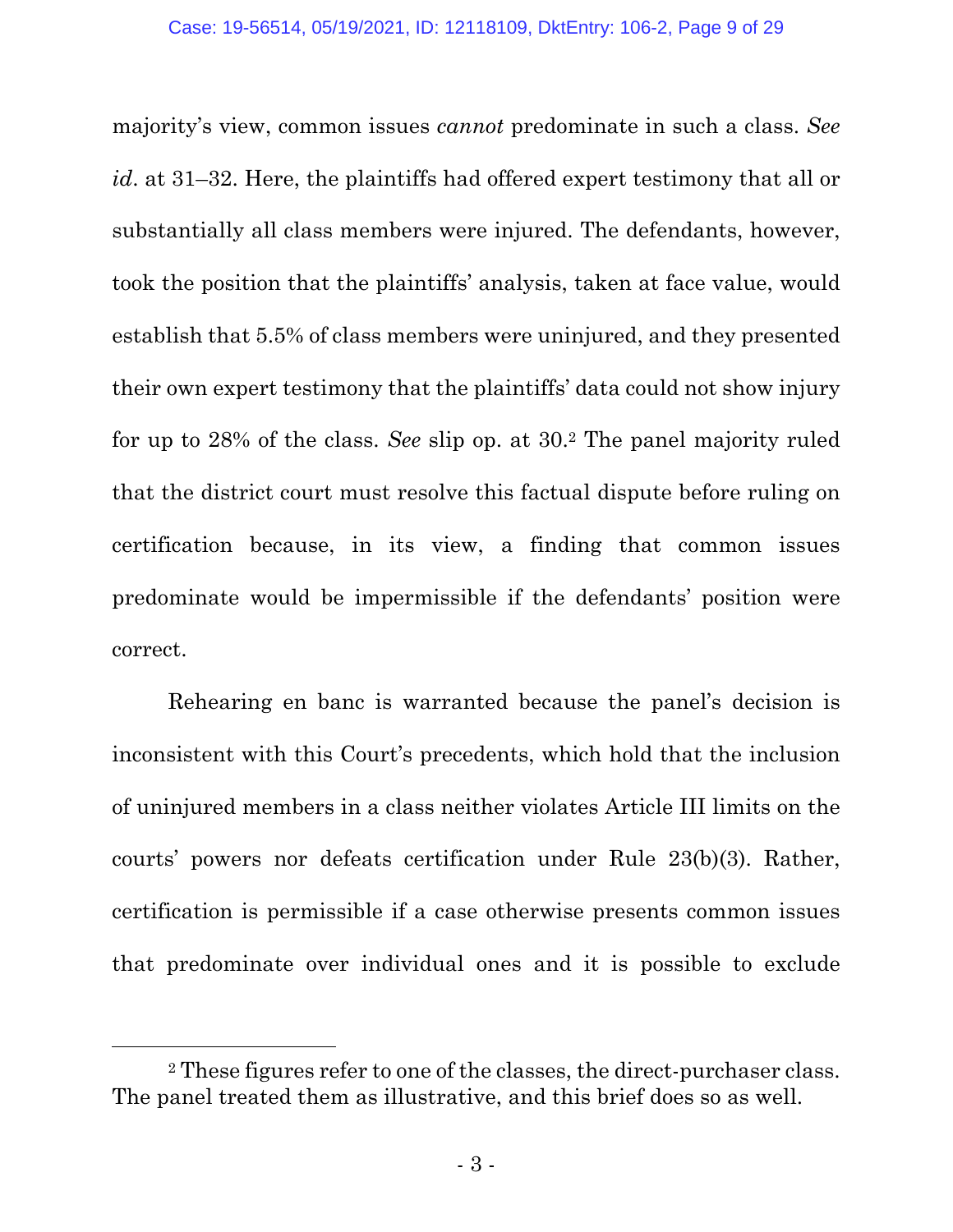uninjured class members from sharing in any ultimate recovery without defeating the efficiencies that make a class action the superior method of adjudicating the common issues. *See Ramirez v. TransUnion LLC*, 951 F.3d 1008 (9th Cir.), *cert. granted*, 141 S. Ct. 972 (2020); *Torres v. Mercer Canyons Inc.*, 835 F.3d 1125 (9th Cir. 2016). This Court's prior recognition that the presence of *large numbers* of class members with no claim of injury *may* defeat predominance, *see Torres*, 835 F.3d at 1136, is flatly inconsistent with the panel majority's ruling here that anything more than a de minimis number of uninjured members *necessarily* defeats predominance.

This Court's Rule 23 precedents are fully consistent with Article III principles that permit a court to exercise jurisdiction over an action if any plaintiff has standing, while precluding courts from granting remedies to persons who have not suffered injury. The Supreme Court's holding in *Tyson Foods, Inc. v. Bouaphakeo*, 136 S. Ct. 1036 (2016), confirms that if, at the conclusion of a case, some members of the class as originally defined prove to be uninjured, their exclusion at that point satisfies the requirements of both Article III and Rule 23.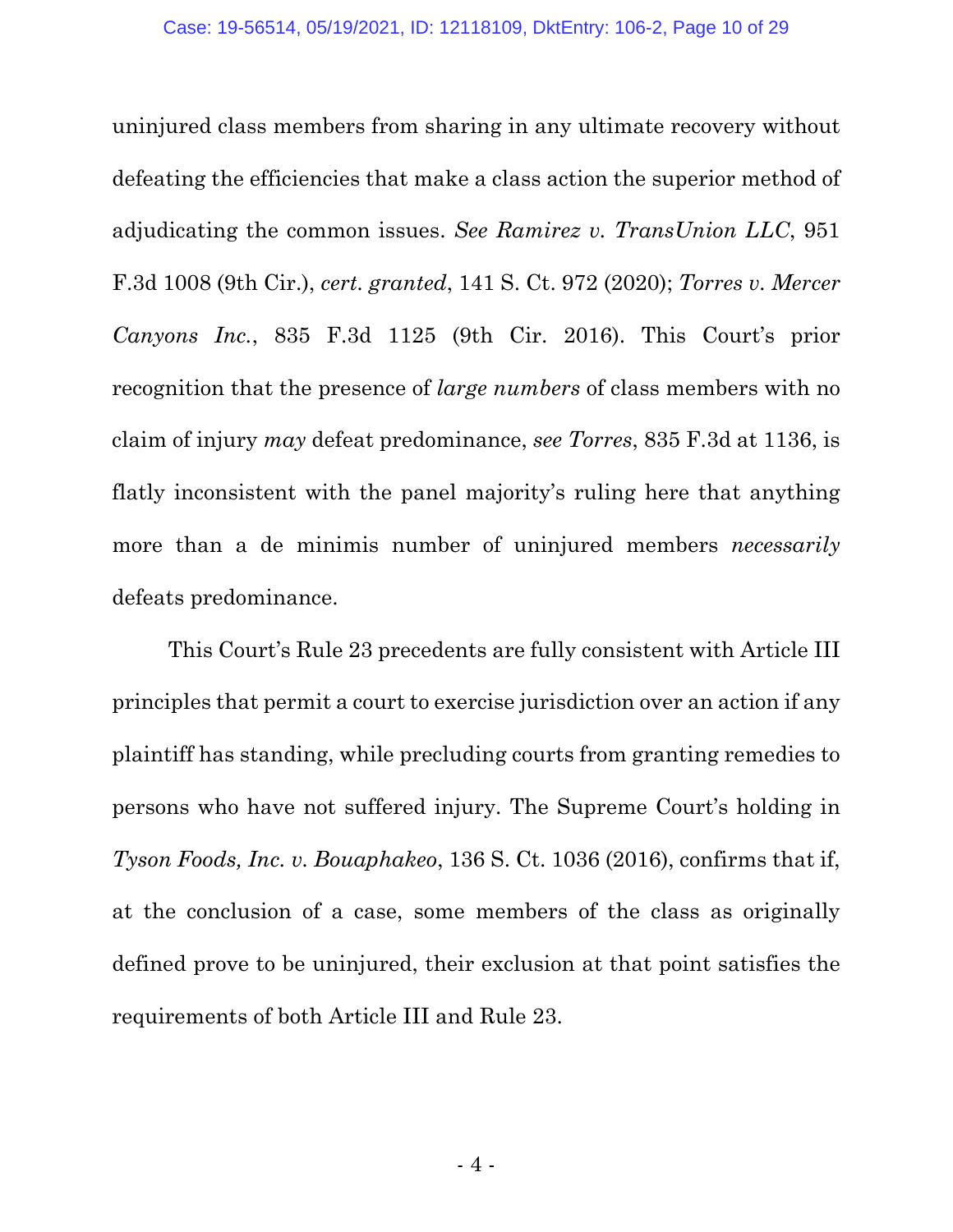This case is not one, moreover, where resolution of a factual dispute over the number of uninjured class members is necessary to conclude that that common issues predominate or that a class action is the superior method of adjudication. The circumstances here are not comparable to those in cases from other circuits that have denied certification of classes involving large numbers of uninjured members. Rather, the plaintiffs presented evidence that, if credited by the ultimate finder of fact, would be sufficient to support relief to the *entirety* of the classes—and that, if not fully credited, would allow any class members found to be uninjured to be excluded from the class and from the scope of relief, while still satisfying Rule 23's requirements of predominance and superiority. Certification in such circumstances is entirely proper under this Court's precedents.

### **ARGUMENT**

### **I. The panel majority's de minimis standard conflicts with this Court's precedents applying Article III and Rule 23 principles.**

**A.** The panel majority's suggestion that certification of classes with more than de minimis numbers of uninjured members raises Article III concerns, slip op. at 29–30 n.7, is contrary to this Court's precedents.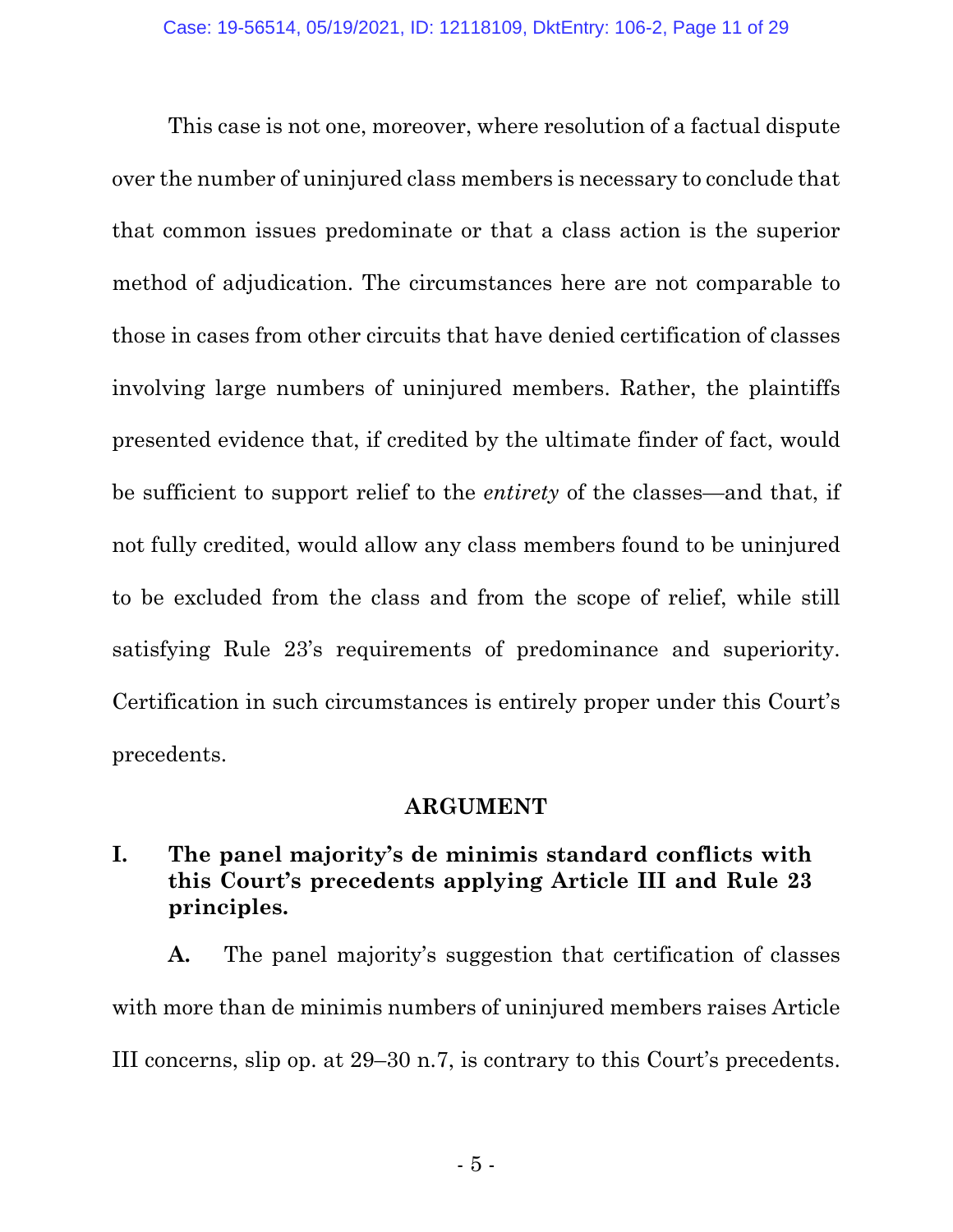In its en banc decision in *Bates v. UPS, Inc.*, 511 F.3d 974, 985 (9th Cir. 2007), the Court held that, "[i]n a class action, standing is satisfied it at least one named plaintiff meets the requirements." In *Torres*, the Court reiterated that proof of injury to one named plaintiff suffices at the time of certification and that Article III does not require that the class consist entirely of members who "did suffer injury, or that they must prove such injury at the certification phase." 835 F.3d at 1137 n.6. It is enough that the class be defined to encompass persons "exposed to" the defendants' allegedly unlawful and injurious conduct. *Id*. Thus, the possibility of "non-injury to a subset of class members does not necessarily defeat certification of the entire class, particularly as the district court is well situated to winnow out those non-injured members at the damages phase of the litigation, or to refine the class definition." *Id*. at 1137.

The critical point by which uninjured class members (if any) must be excluded from the class or from receiving a share of a damages award is not certification, but judgment on the merits. As this Court held in *Ramirez*, "although only the representative plaintiff need allege standing at the motion to dismiss and class certification stages," "each member of a class certified under Rule 23 must satisfy the bare minimum of Article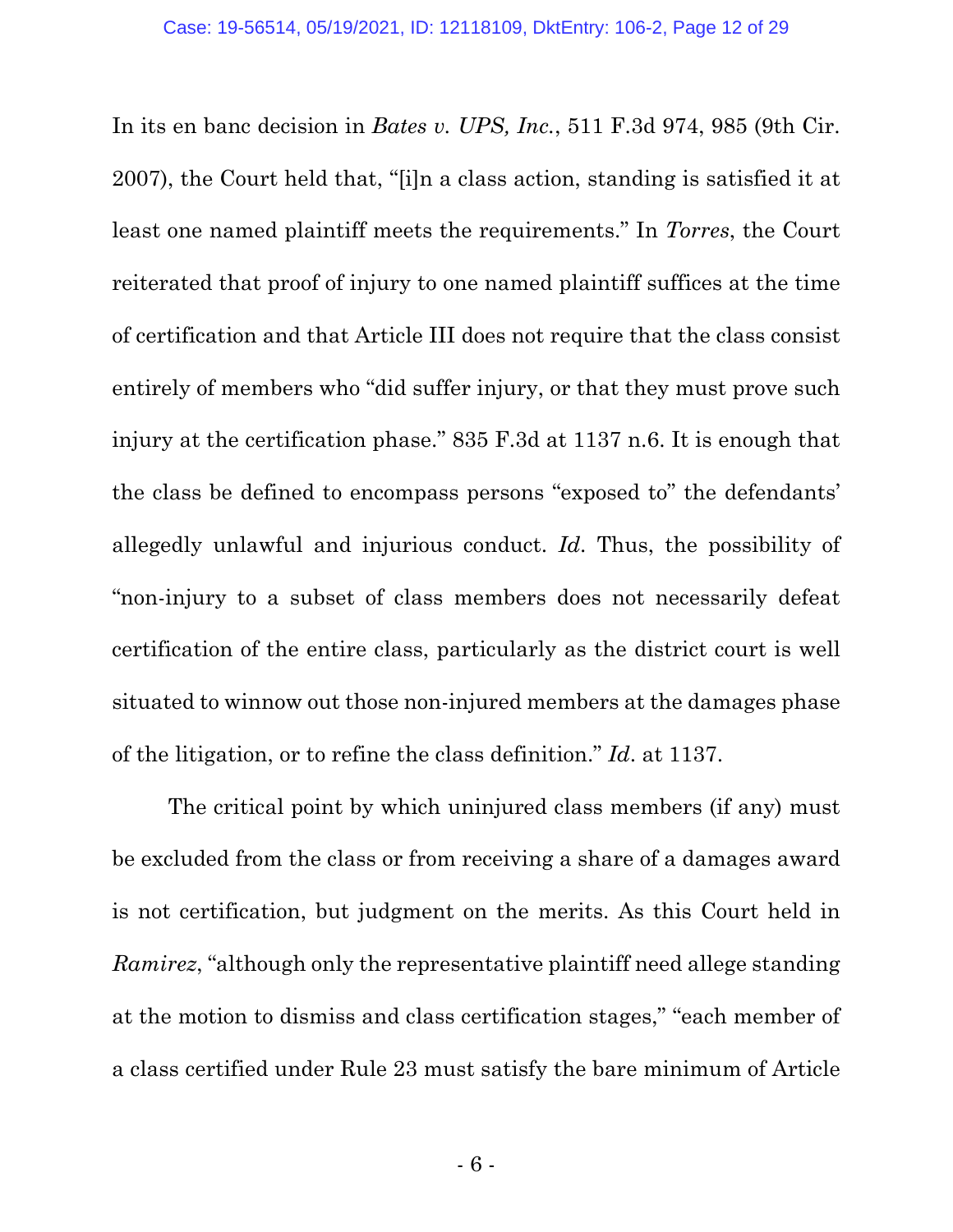III standing at the final judgment stage of a class action in order to recover monetary damages in federal court." *Ramirez*, 951 F.3d at 1023. *Ramirez* explains that this consequence flows from a fundamental limitation on the power of the federal courts under Article III: They may provide monetary relief only to persons who have suffered an injury. *See id*. As *Ramirez* expressly recognizes, this limitation on the Court's ultimate remedial authority does not "alter the showing required at the class certification stage or other early stages of a case," which "focuses on the representative plaintiffs." *Id*. at 1023 n.6. To be sure, a court that certifies a class ultimately "will need a mechanism for identifying class members who lack standing at the damages phase," *id*., but it need not do so at certification.3

The Supreme Court's decision in *Tyson Foods* supports this Court's rule that inclusion of uninjured members at the time of certification is not impermissible. Tyson's petition for certiorari argued that a class may not be certified it if contains uninjured members, but its merits brief

<sup>3</sup> The Supreme Court granted certiorari in *Ramirez* and heard argument in March. Its decision in the case, which is likely by the end of June, may have a bearing on this Court's decision whether to grant rehearing en banc in this case.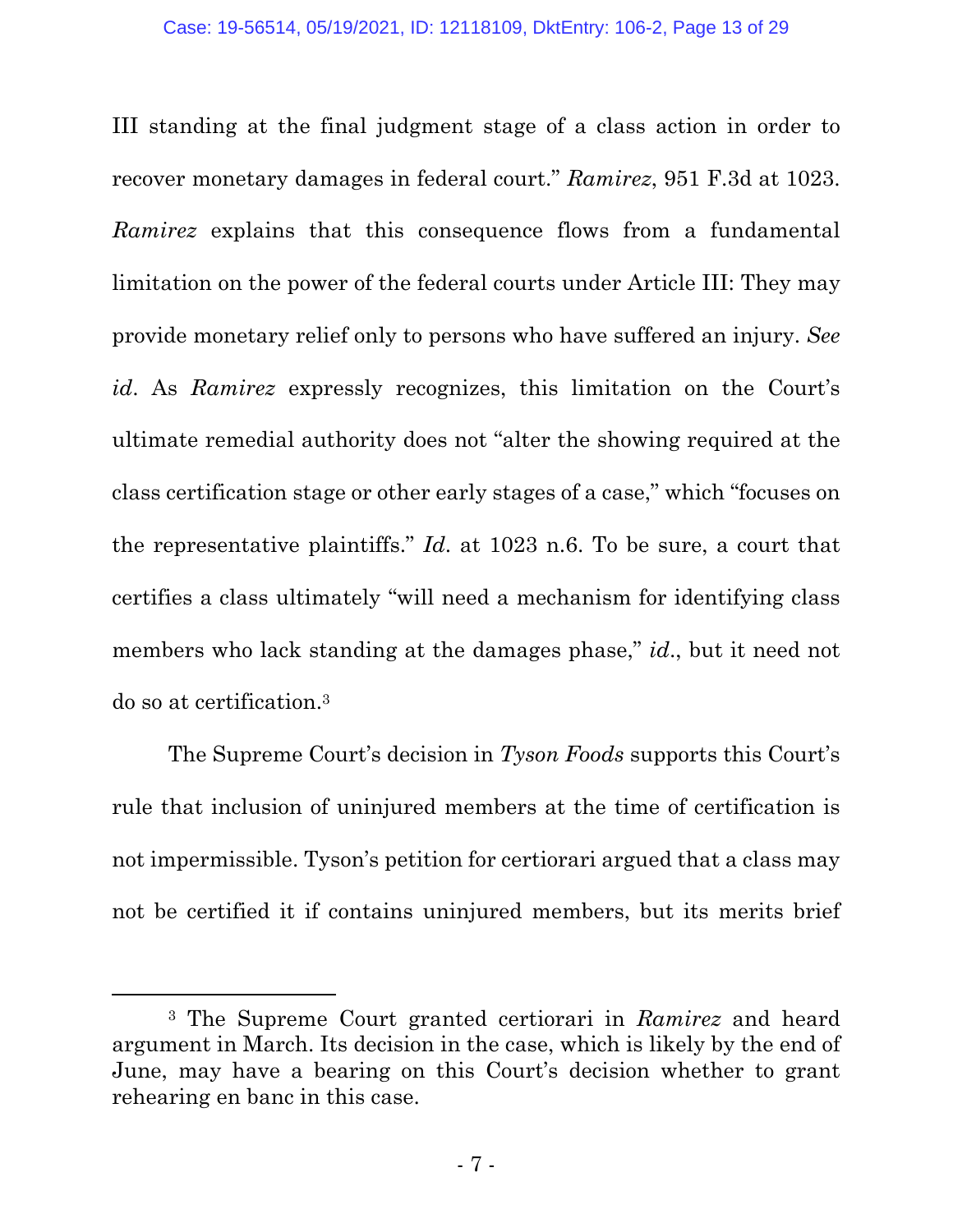"concede[d] that '[t]he fact that federal courts lack authority to compensate persons who cannot prove injury does not mean that a class action (or collective action) can never be certified in the absence of proof that all class members were injured.'" 136 S. Ct. at 1049. The Supreme Court held that because Tyson had abandoned the argument, "the Court need not, and does not address it." *Id*. Had the possible presence of uninjured class members presented an Article III jurisdictional barrier to adjudication, however, Tyson's concession would not have obviated the need to address it, because a party's failure to contest standing does not eliminate a federal court's "obligation to assure [itself] of litigants' standing under Article III." *Frank v. Gaos*, 139 S. Ct. 1041, 1046 (2019) (citations omitted). The Supreme Court's statement in *Tyson Foods* that it need not address the argument thus reflects the Court's conclusion that the question does not go to Article III jurisdiction.

That conclusion is consistent with longstanding Article III principles. The Supreme Court has held repeatedly that an Article III "case or controversy" exists when one plaintiff has standing. *See, e.g.*, *Horne v. Flores*, 557 U.S. 433, 446–47 (2009); s*ee generally* 13B Charles Alan Wright, *et al.*, *Federal Practice & Procedure* § 3531.15 (3d ed. 2008).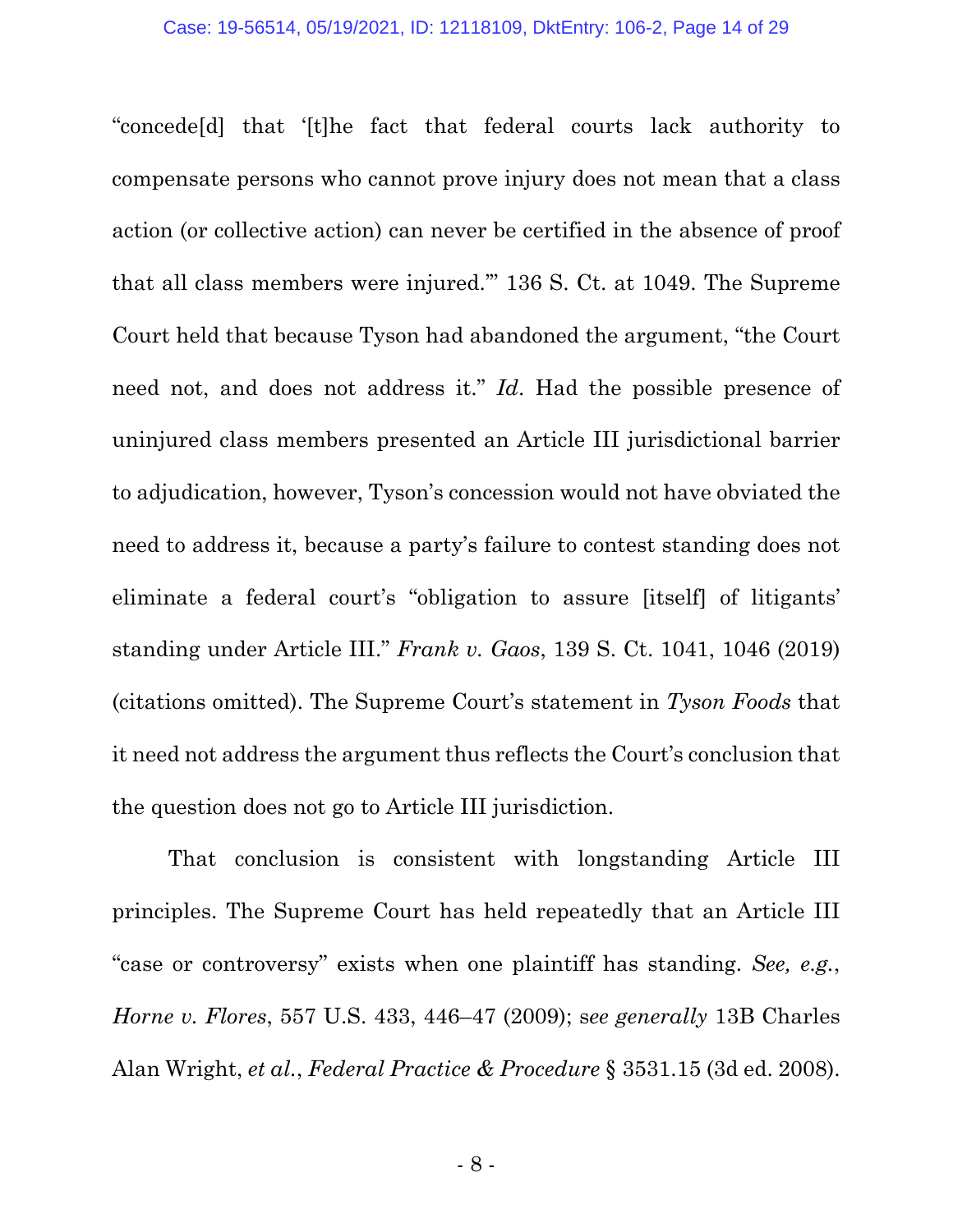Accordingly, "as long as one member of a certified class has a plausible claim to have suffered damages, the requirement of standing is satisfied." *Kohen v. Pac. Inv. Mgmt. Co.*, 571 F.3d 672, 676 (7th Cir. 2009); *In re Nexium Antitrust Litig.*, 777 F.3d 9, 31 (1st Cir. 2015); *Neale v. Volvo Cars of N. Am., LLC*, 794 F.3d 353, 359–60 (3d Cir. 2015); *DG ex rel. Stricklin v. Devaughn*, 594 F.3d 1188, 1197 (10th Cir. 2010). Jurisdiction over a class action depends on whether "any named plaintiff has alleged [injuries] that are sufficiently concrete and particularized to support standing." *Frank*, 139 S. Ct. at 1046.

**B.** The arguable presence in a class of members who are uninjured or may be unable to demonstrate elements of a cause of action, such as "antitrust injury" or compensable damages, likewise does not preclude maintenance of a class action under Rule 23(b)(3). Rule 23 does not require resolution of the *merits* question of whether substantially all class members can demonstrate the injuries necessary to recover for the statutory or common-law claims the class asserts. Such a requirement would "put the cart before the horse" by conditioning certification on the plaintiffs "first establish[ing] that [they] will win the fray." *Amgen Inc. v. Conn. Ret. Plans & Trust Funds*, 568 U.S. 455, 460 (2013). "Merits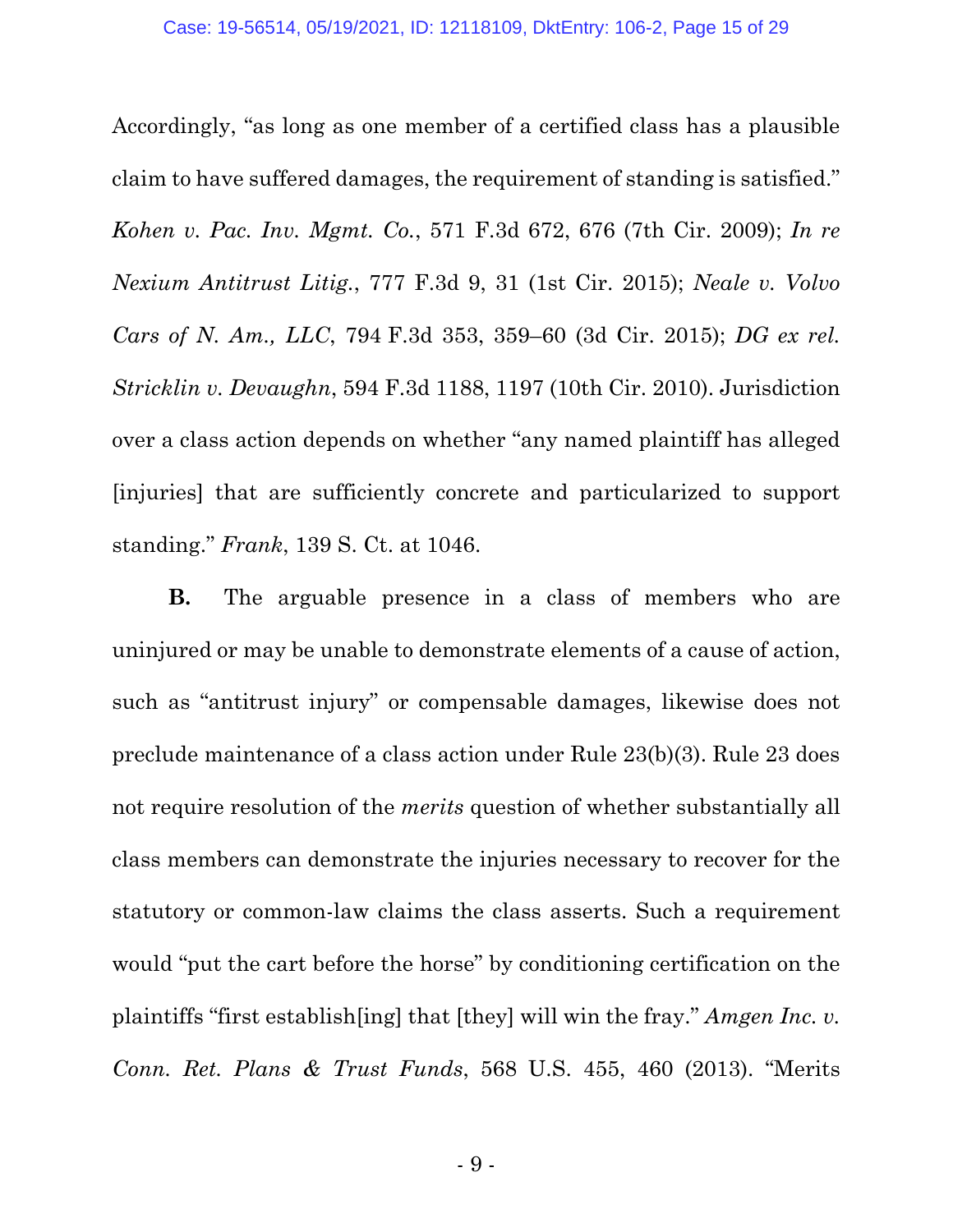questions may be considered to the extent—but only to the extent—that they are relevant to determining whether the Rule 23 prerequisites for class certification are satisfied." *Id*. at 466. "[T]he office of a Rule 23(b)(3) certification ruling is not to adjudicate the case; rather, it is to select the method best suited to adjudication of the controversy fairly and efficiently." *Id.* at 460 (alterations omitted). "How many (if any) of the class members have a valid claim is the issue to be determined *after* the class is certified." *Parko v. Shell Oil Co.*, 739 F.3d 1083, 1085 (7th Cir. 2014); *see also In re Nexium*, 777 F.3d at 21–22; *Kohen*, 571 F.3d at 677.

Thus, as this Court has recognized, the possibility that some class members may not have suffered an injury common to members of the class is not by itself a reason to deny certification, although it may in some cases be an indication that common issues do not predominate or that a class action is not a superior method of adjudication. *See Torres*, 835 F.3d at 1136. For example, "the existence of large numbers of class members who were never exposed to the challenged conduct to begin with" can be "a flaw that may defeat predominance." *Id.* (quoting *Mazza v. Am. Honda Motor Co.*, 666 F.3d 581, 596 (9th Cir. 2012)). The "need for a mechanism" to identify uninjured class members before judgment,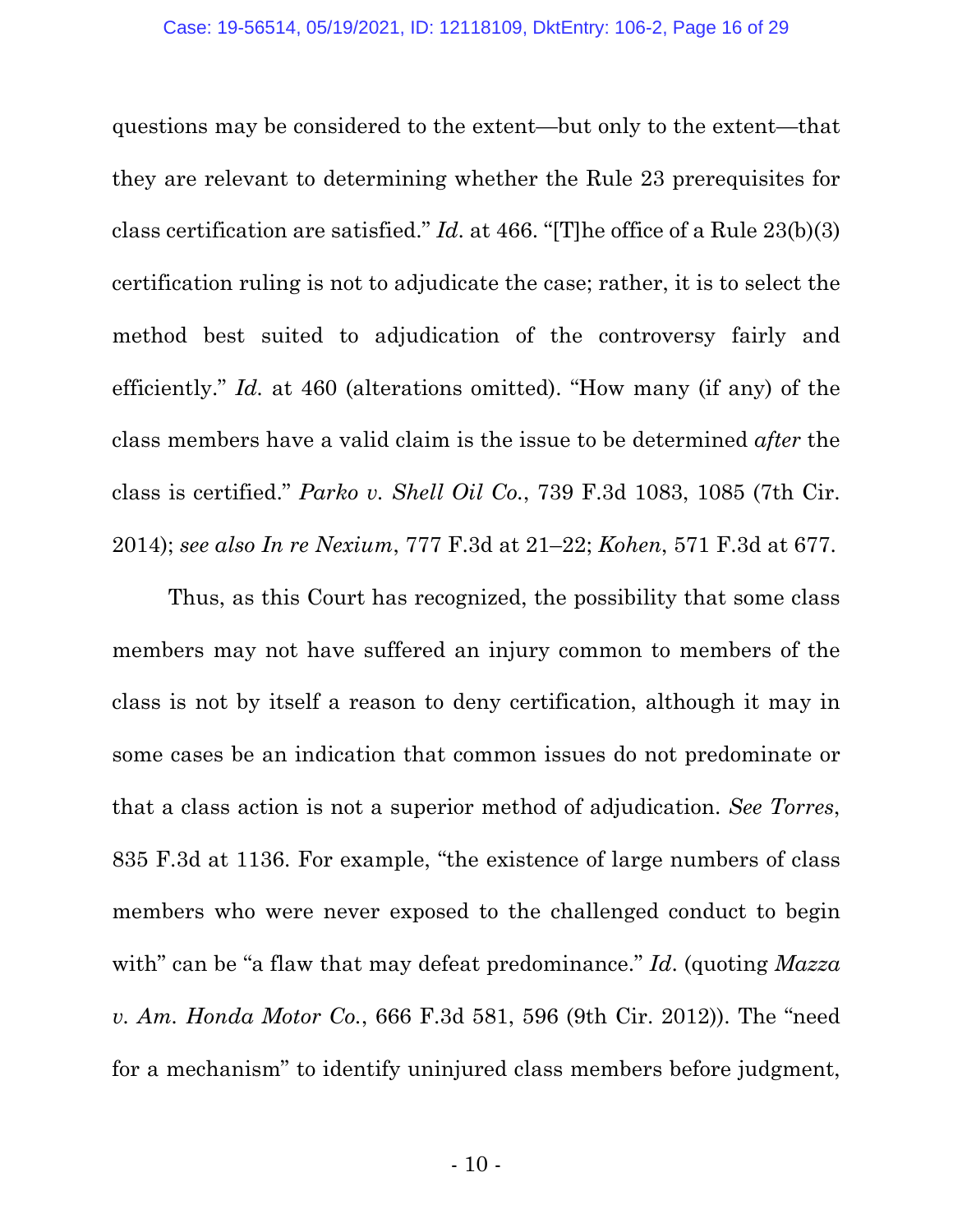if there is reason to believe they exist, *see Ramirez*, 951 F.3d at 1023 n.6, may also be a consideration bearing on predominance and superiority.

This case, however, presents no such obstacles to certification. Unlike *Mazza*, where "only a small segment of an expansive class" had been subjected to allegedly unlawful conduct, *Torres*, 835 F.3d at 1137, here the "class as a whole was exposed" to defendants' unlawful conduct, *id*. Moreover, the plaintiffs' evidence, if credited by the ultimate finder of fact—as the district court found it could be—would establish that *all* members of each class suffered antitrust injury and provide a basis for classwide damages calculations. Of course, that evidence is not incontestable—a triable issue of fact, by definition, never is—but it presents a common question that can be resolved for each class in its entirety. *See Amgen*, 568 U.S. at 465–67.

Moreover, even if the plaintiffs fail to persuade the jury that their evidence establishes injury to the entirety of the classes, "there is no risk … that a failure of proof on [that] common question … will result in individual questions predominating." *Id*. Where, as in this case, the dispute is whether *all* or only *some* of the class can recover, the proper course is to allow class certification if, at the end of the day, any award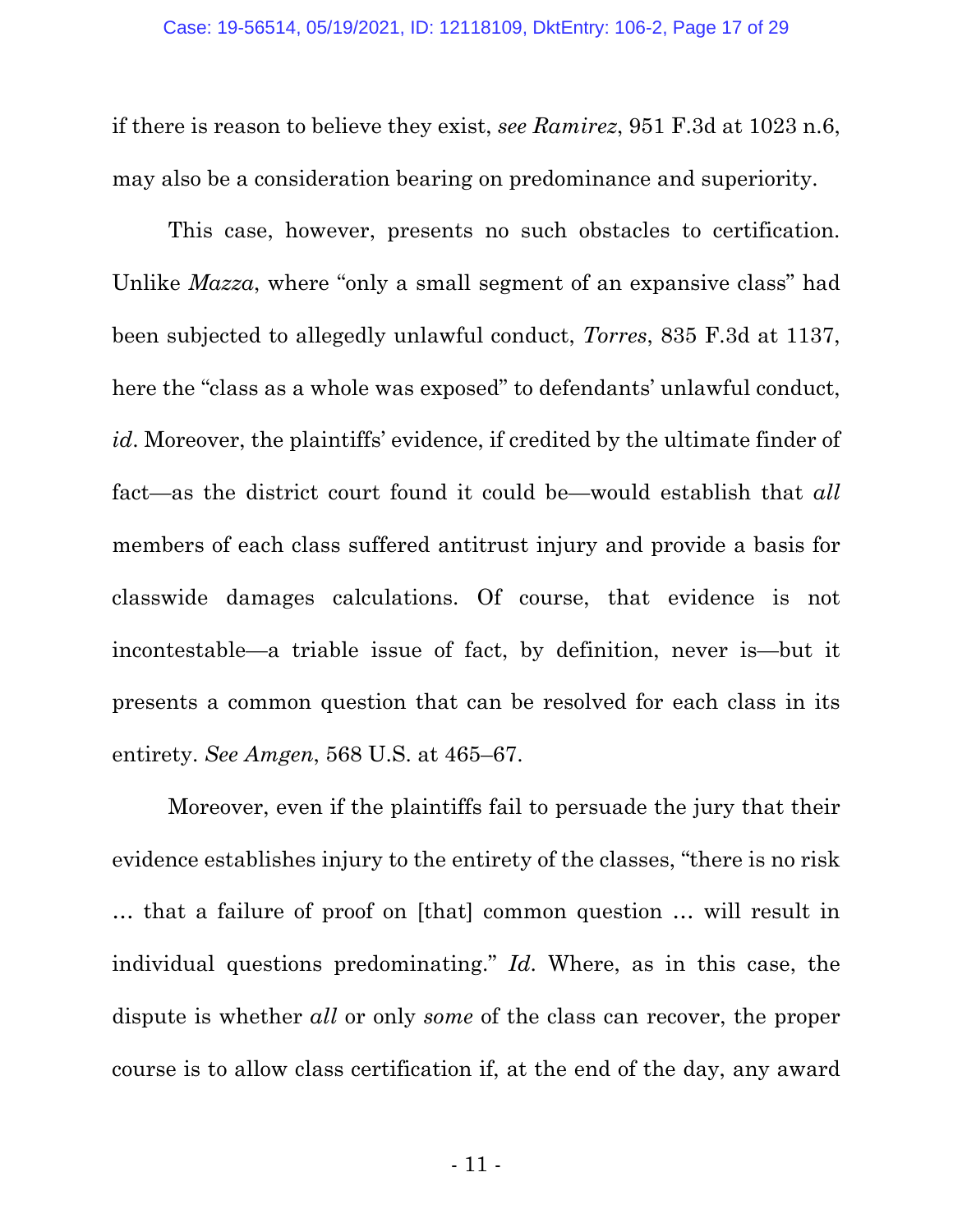of damages to the class can be allocated so that class members with meritorious damages claims receive their proper share and those without such claims take nothing. Thus, in *Tyson Foods*, where the parties agreed that some class members had not shown an entitlement to damages, the Supreme Court rejected the assertion that the class must be decertified, and instead remanded for further proceedings to determine whether the award could be properly apportioned. *See* 136 S. Ct. at 1049–50. And the concurring opinion, while expressing doubt about the ultimate outcome, agreed that if there were a methodology for allocating damages only to those class members who suffered damages, both certification of the class and judgment in its favor could be sustained. *See id*. at 1051–53 (Roberts, C.J., concurring).

Likewise, in this case, if the finder of fact were to accept the view that the plaintiffs' evidence shows that approximately 5.5 percent of the direct-purchaser class members are uninjured, those members could be excluded from the recovery. Meanwhile, common questions as to liability, injury, and damages for the majority of the class would still predominate, and a class action would remain the superior means of adjudication. Importantly, the same would be true even if the finder of fact were to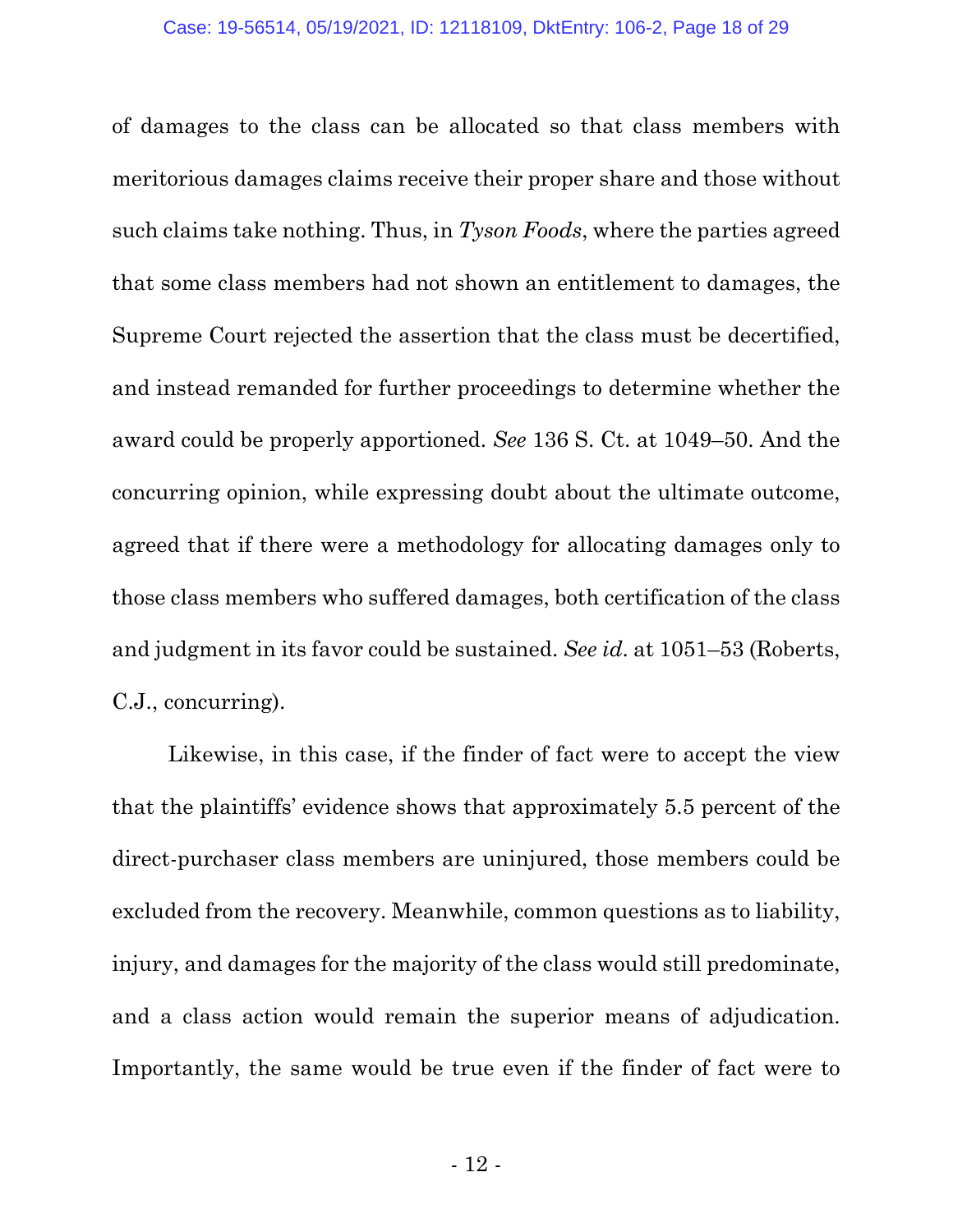accept the defendants' claim that as many as 28 percent of class members were uninjured. Either way, the action would satisfy Rule 23(b)(3) because the district court could readily identify and exclude the minority of the 604-member direct-purchaser class determined to be uninjured—a point the panel majority did not address. Such a result would conform to Rules Enabling Act limitations by ensuring that certification neither expanded nor contracted the substantive rights of plaintiffs and defendants. *See Tyson Foods*, 136 S. Ct. at 1047; *Ramirez*, 951 F.3d at 1024; *Vaquero v. Ashley Furniture Indus., Inc.*, 824 F.3d 1150, 1156 (9th Cir. 2016). And if some individualized proceedings were required to establish injury and damages, this Court's precedents make clear that the need for such proceedings does not defeat certification if common questions as to liability otherwise predominate. *See Vaquero*, 824 F.3d at 1154–55.

Contrary to the panel majority's view, the circumstances of this case are readily distinguishable from those in cases where other circuits declined to certify classes because of the presence of large numbers of concededly uninjured class members who could not feasibly be excluded from recovery if the class were certified and prevailed on the merits. For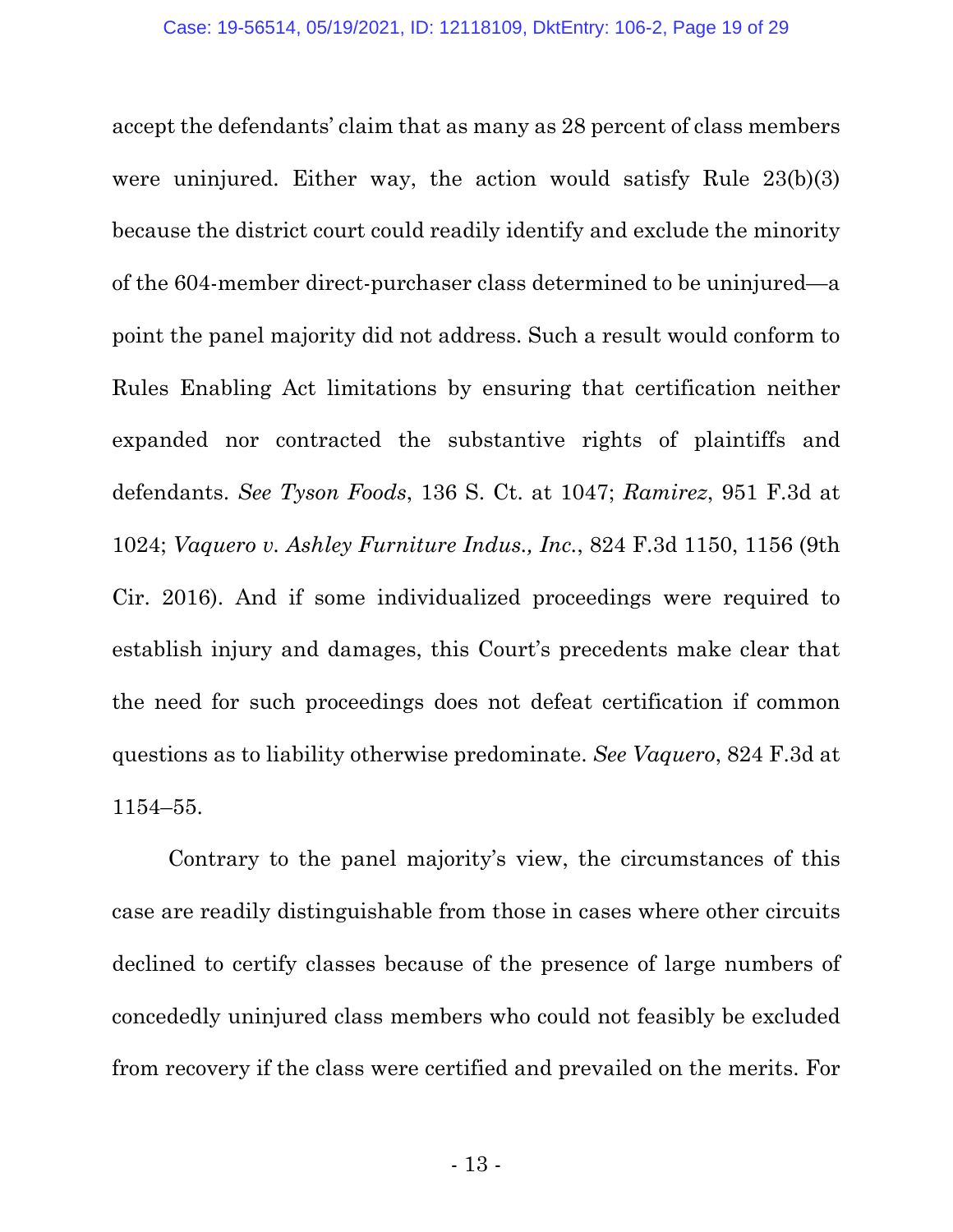example, in *In re Asacol Antitrust Litigation*, 907 F.3d 42 (1st Cir. 2018), the First Circuit addressed a claim that the defendants conspired to keep a generic drug off the market—a violation both sides' experts agreed *could not* have caused injury to approximately 10 percent of the class who would have preferred a higher-priced brand-name drug even if a generic were available. *See id*. at 46. The court's decision that the presence of those members defeated predominance did not rest on their numbers alone, but the absence of a reliable mechanism to differentiate injured and uninjured members that would not require trying the question of injury through the testimony of "thousands of class members." *Id*. at 57– 58.

Likewise, the D.C. Circuit in *In re Rail Freight Surcharge Antitrust Litigation*, 934 F.3d 619 (D.C. Cir. 2019), acknowledged that the possibility of single-digit percentages of uninjured class members would not necessarily preclude certification. *See id*. at 625. It affirmed the district court's denial of certification, however, because the plaintiffs' own damages model showed that 12.7 percent of a 16,065-member class—that is, 2,037 members—had suffered no injury, *see id*. at 623. Critically, the court relied on the district court's determination that determining which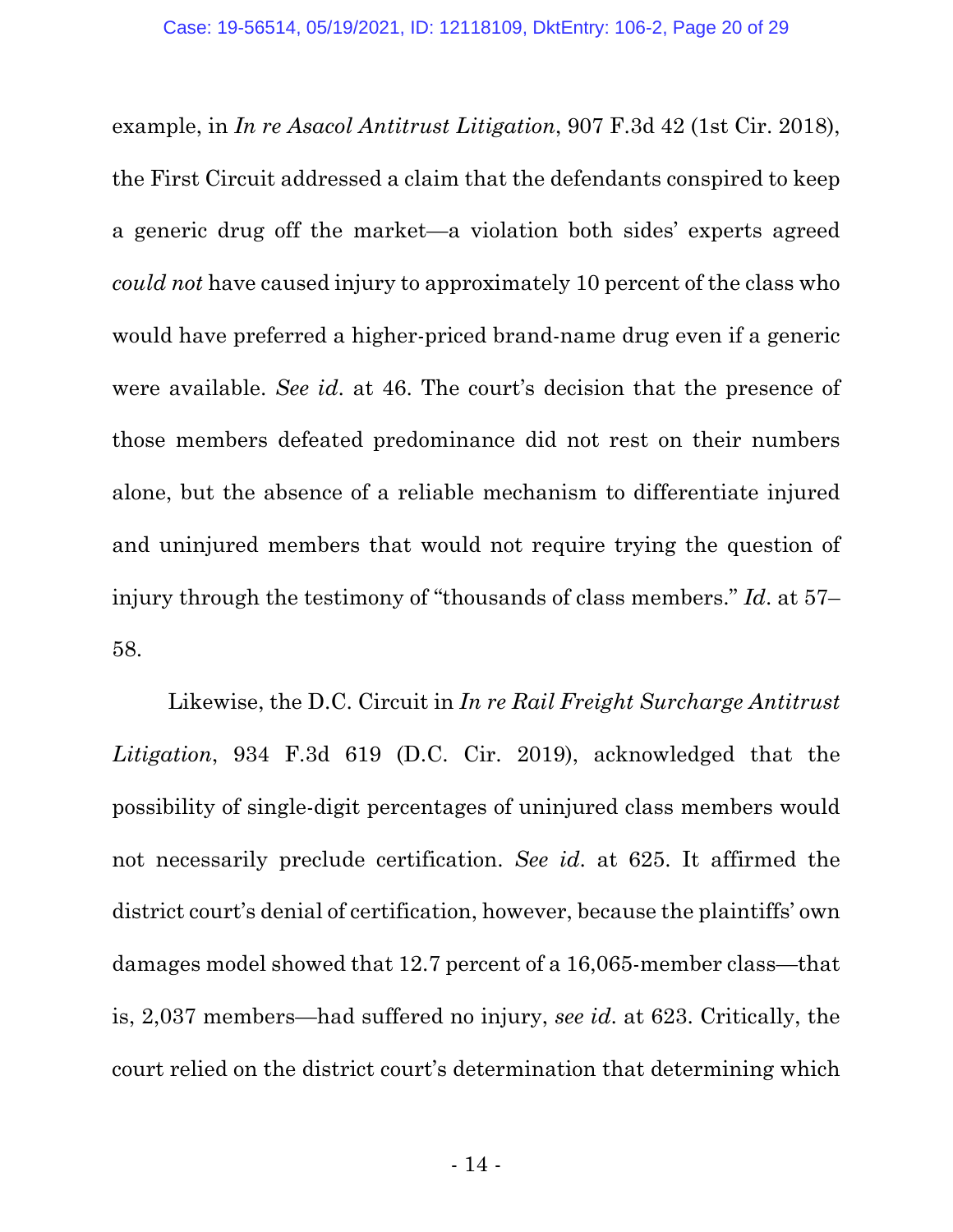of thousands of class members had suffered injury would require individualized inquiries, and that the "need for individualized proof of injury and causation" to "winnow[] away [uninjured members] as part of the liability determination" would "destroy predominance." *Id*. at 625. Here, by contrast, the district court made no such determination. And the panel majority offered no sound reason to think it would be impracticable to identify such members and exclude them from a recovery even if the jury ultimately were to determine that 28% of the class members were not injured.

### **II. The panel majority's de minimis rule would impair Rule 23's efficacy.**

Conditioning certification on proof that substantially all class members were injured would create practical conundrums at odds with Rule  $23$ 's structure and purpose. Although Rule  $23(c)(1)(A)$  requires certification at an "early practicable time," assessing class members' injuries at certification is often infeasible because the members' identities are unknown. For a class to "include persons who have not been injured by the defendant's conduct … is almost inevitable because at the outset of the case many of the members of the class may be unknown, or if they are known still the facts bearing on their claims may be unknown."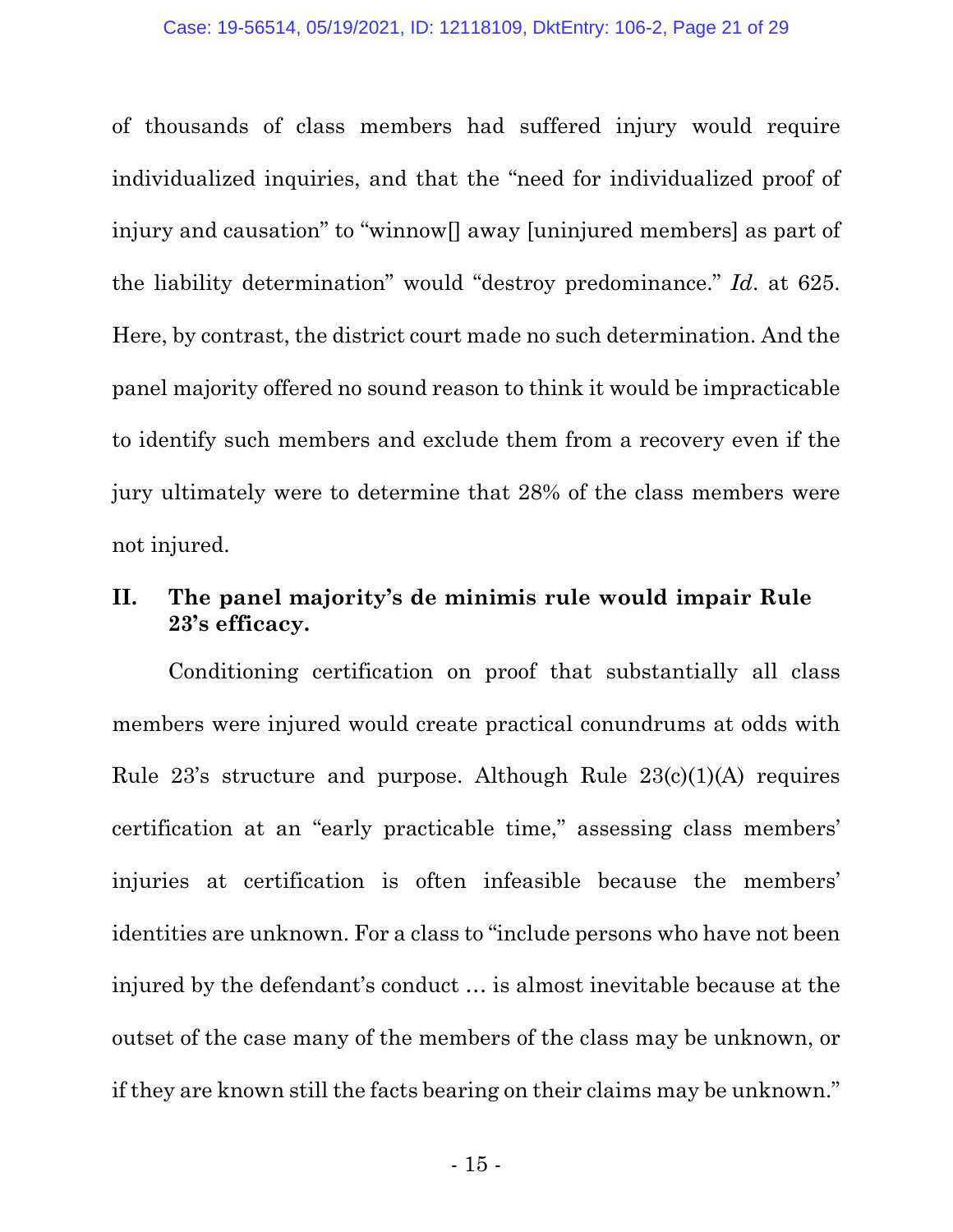*Kohen*, 571 F.3d at 677. This phenomenon merely "highlights the possibility that an injurious course of conduct may sometimes fail to cause injury to certain class members." *Torres*, 835 F.3d at 1136. "Such a possibility or indeed inevitability does not preclude class certification." *Kohen*, 571 F.3d at 677. In addition, because class certification can be revisited, *see* Fed. R. Civ. P. 23(c)(1)(C), Rule 23's central efficiency goals would be thwarted by requiring complete decertification upon a showing, at any stage, that more than a de minimis percentage of a certified class were uninjured.

Limiting Rule 23 certification to classes where the plaintiffs could prove at the time of certification that substantially all members were injured would have a particularly severe impact on the utility of class actions in consumer, securities, and antitrust cases. The Supreme Court has recognized that such cases are often appropriate for certification under Rule 23(b)(3) because "[p]redominance is a test readily met in certain cases alleging consumer or securities fraud or violations of the antitrust laws." *Amchem Prods., Inc. v. Windsor*, 521 U.S. 591, 625 (1997) (citing Fed. R. Civ. P. 23, advisory comm. notes to 1966 amendment). However, violations in cases that affect large numbers of victims in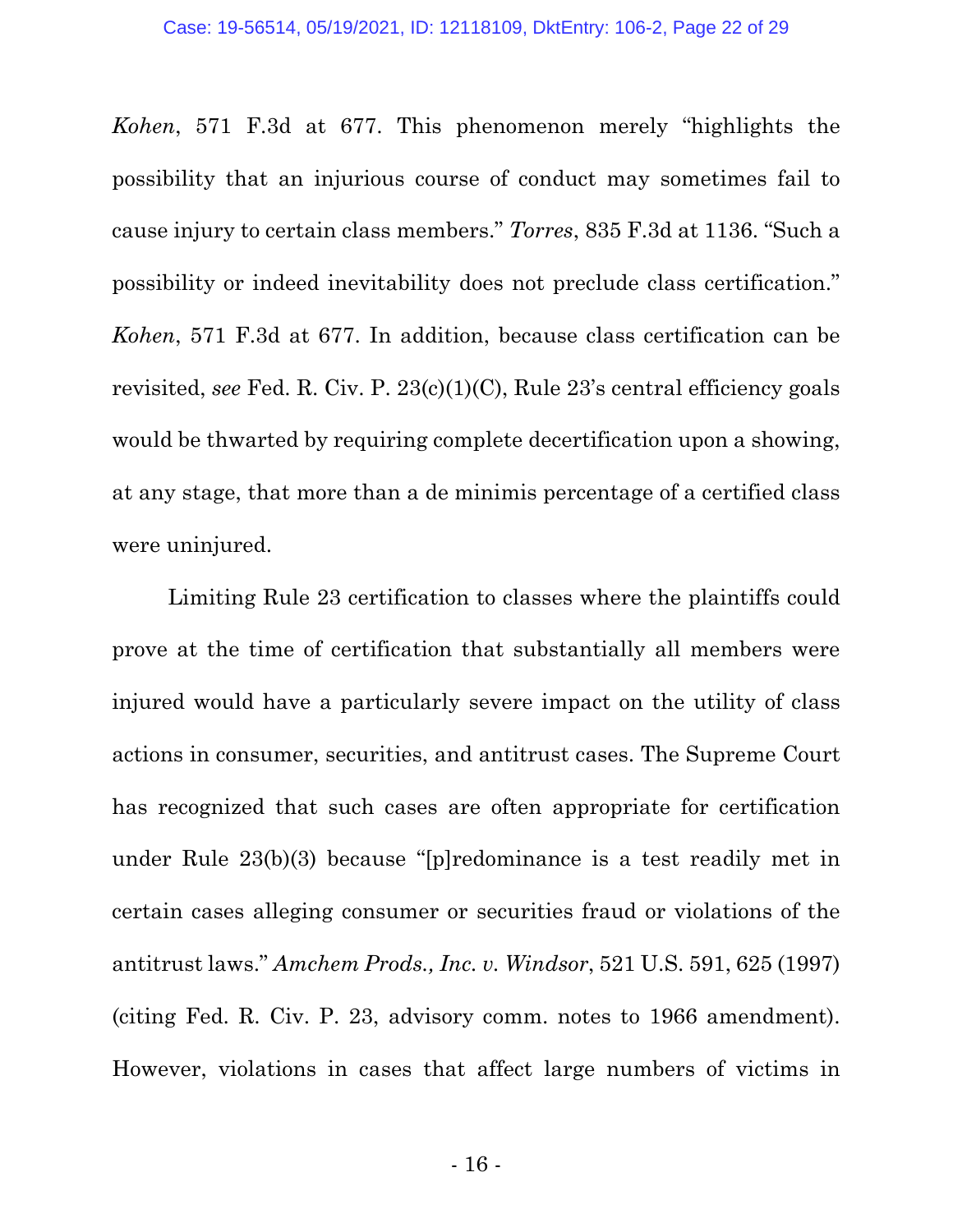similar ways—those most suited to class actions—are also likely to involve some class members who at least arguably did not suffer injury for some reason. Precluding certification unless the plaintiffs could prove at the outset that the class definition did not include more than a de minimis number of uninjured members would sacrifice the efficiencies of class proceedings and their deterrent effects on unlawful conduct. And given the relative ease with which such class members, if they proved to exist, could be weeded out at the damages phase in many cases, such curtailment of the use of class actions would serve little practical purpose, while protecting wrongdoers against the consequences of their actions.

Limiting class actions to cases where the plaintiffs could prove at certification that substantially all class members suffered compensable injuries would also threaten legitimate use of class actions to pursue other types of substantive claims. *Tyson Foods* offers a prime example: The employer followed a uniform set of practices that denied payment of millions of dollars of wages required by law to hundreds of employees, but the evidence indicated that some class members might not have suffered injuries entitling them to share in the damages award. *See* 136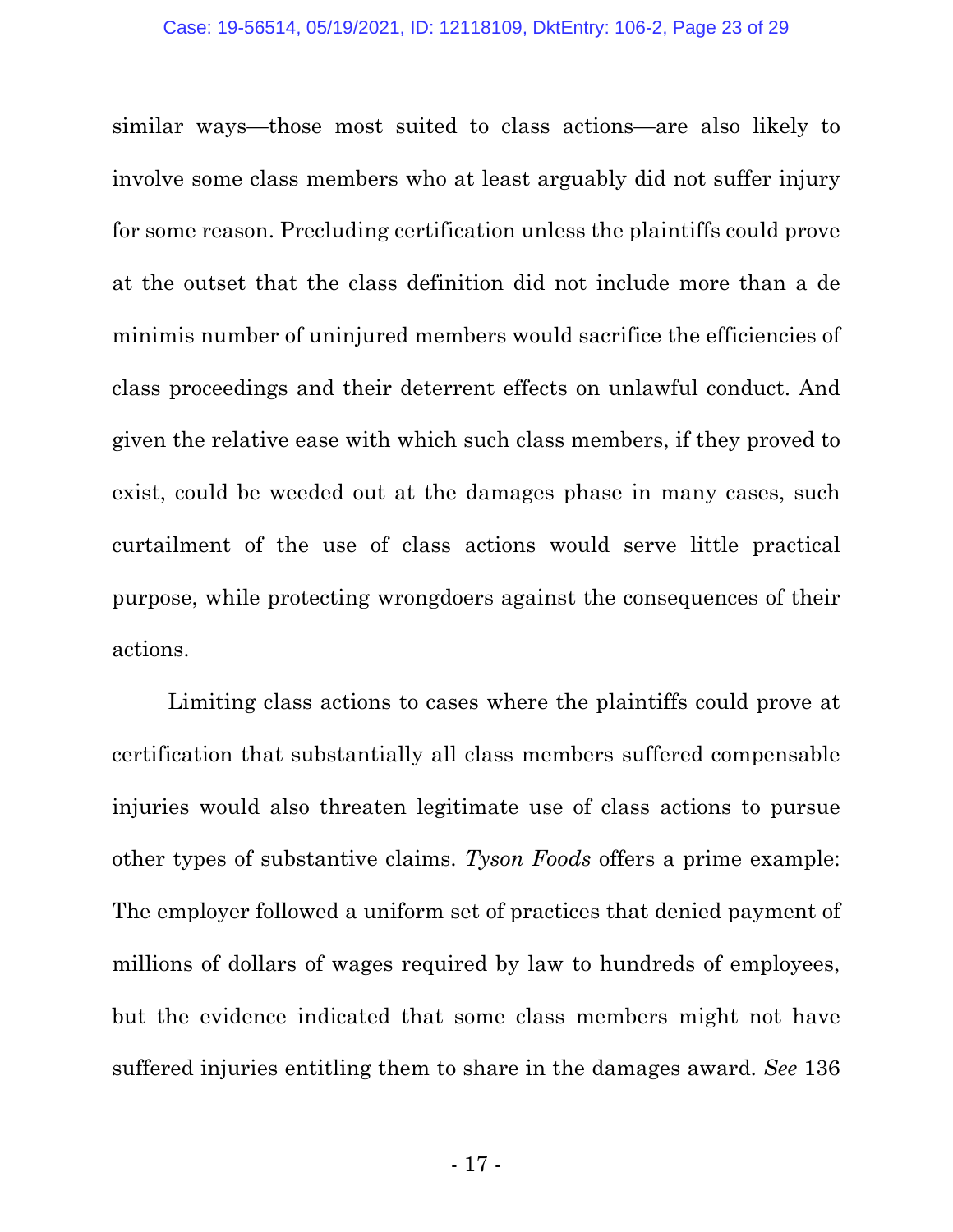S. Ct. at 1049–50. Had certification been precluded in such circumstances, the *injured* class members who had proved their entitlement to back wages would have gone uncompensated, and the employer would have retained substantial benefits from its violation of wage-and-hour laws.

Similarly, in Title VII cases using pattern-or-practice proof generally available *only* in class actions or government enforcement actions, *see Chin v. Port Auth.*, 685 F.3d 135, 148–50 (2d Cir. 2012)—a court first adjudicates whether a discriminatory practice exists and then holds individualized hearings on each class member's injury and entitlement to a remedy. *See Int'l Bhd. of Teamsters v. United States*, 431 U.S. 324, 360–61 (1977); *Franks v. Bowman Transp. Co.*, 424 U.S. 747, 772–73 (1976). Limiting classes to plaintiffs who show injury at the outset would contradict the holding in *Franks* that such a showing is not necessary to class certification, but "become[s] material" only at the remedial stage. 424 U.S. at 772. As the Supreme Court has explained, "[a]t the initial, 'liability' stage of a pattern-or-practice suit the [plaintiff] is not required to offer evidence that each person for whom it will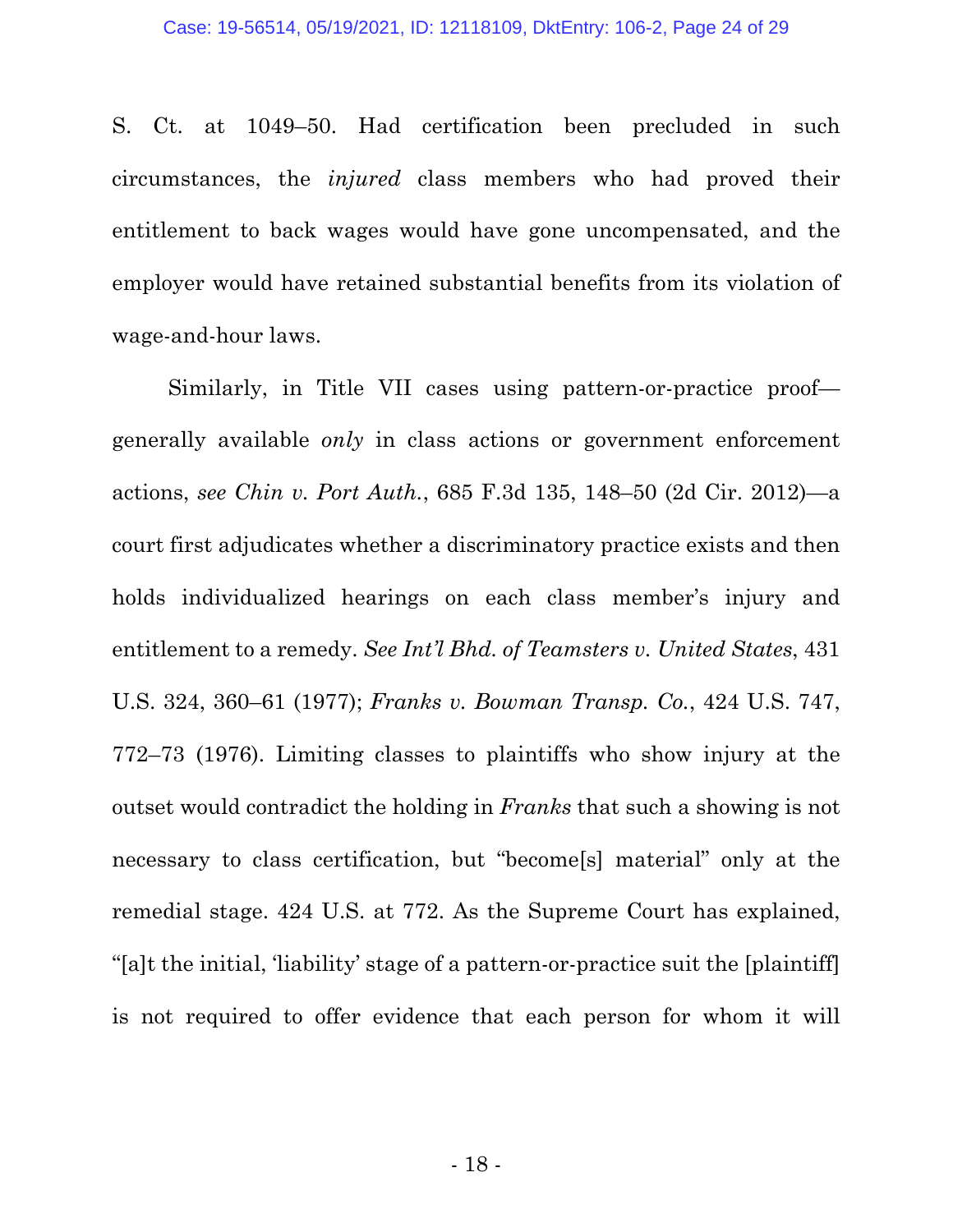ultimately seek relief was a victim of the employer's discriminatory policy." *Teamsters*, 431 U.S. at 360.

Finally, adoption of a rule precluding maintenance of a class action if the class may include more than a handful of uninjured members with the corollary that the class must be decertified, potentially years into the litigation, if members who have not suffered compensable damages are revealed—is unnecessary to prevent such class members from sharing in a money judgment. If the existence, or possible existence, of such members comes to light before or after trial, several procedural solutions are available: (1) narrowing the class; (2) summary judgment as to the uninjured members; (3) instructing the jury not to base any award of damages on uninjured individuals; and/or (4) requiring a process to identify such members (if any) and exclude them from sharing in a classwide damages award. *See, e.g.*, *Tyson Foods*, 136 S. Ct. at 1049– 50 (remanding for trial-court proceedings to determine whether class members who had no damages could be identified); *In re Zurn Pex Plumbing Prods. Liab. Litig.*, 644 F.3d 604, 617–18 (8th Cir. 2011) (noting that courts may amend class definitions or grant summary judgment to defendants on claims that turn out to be barred).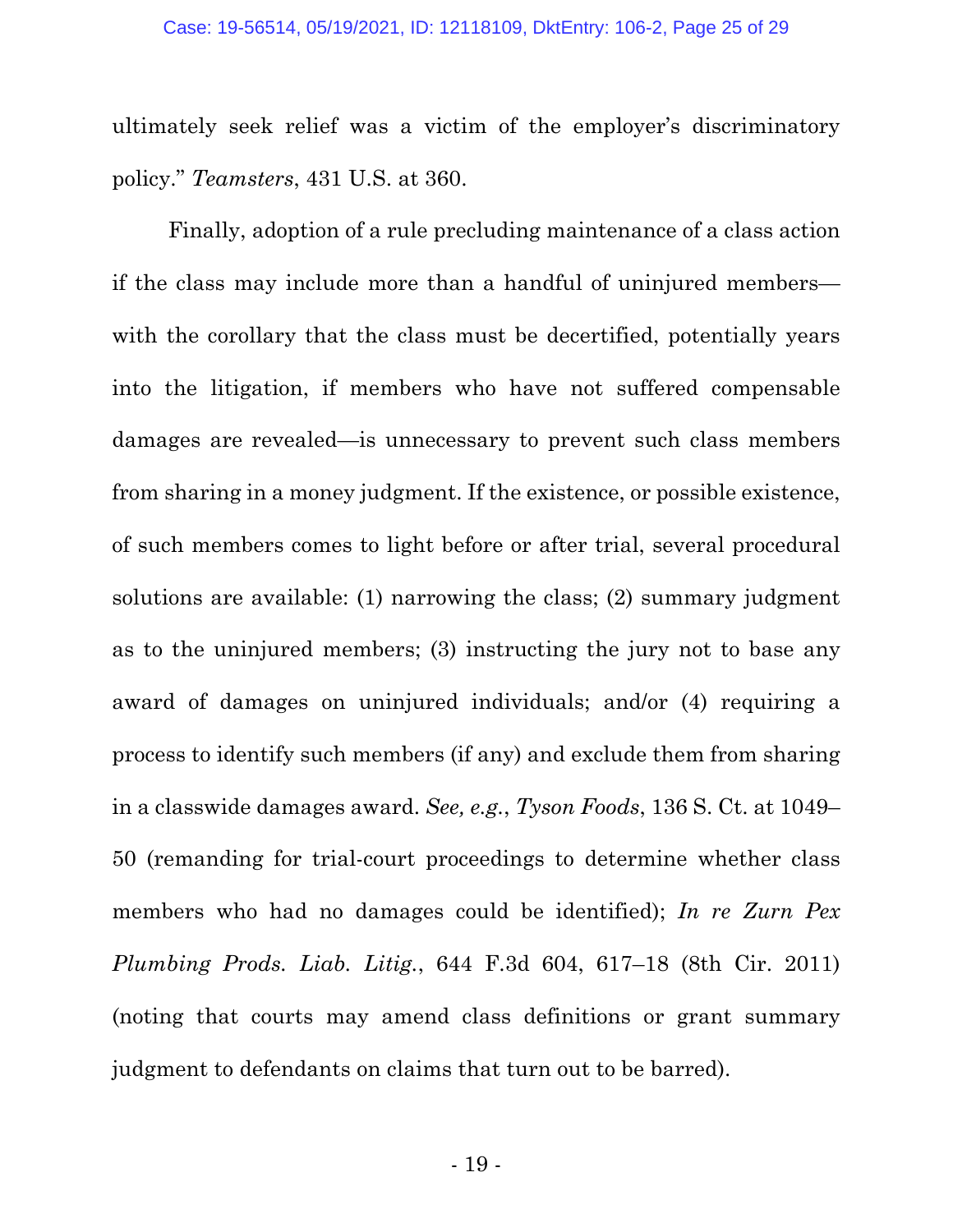In determining which of these courses to take, a district court should carefully determine whether the issue is one of lack of standing or failure of proof on the merits. Class members who were never *exposed* to the injurious conduct of the defendant may be excluded from the class and from the binding effect of the judgment. Those who properly claimed to suffer legal injury but lose on the *merits* because they cannot prove damages should take nothing from the class-action judgment while being subject to its binding effect. In any event, where a definable class has proved injury, liability, and entitlement to relief, the failure (for whatever reason) of claims of some class members should not deprive successful class members of the fruits of their victory. *See*, *e.g.*, *Bouaphakeo v. Tyson Foods, Inc.*, 214 F. Supp. 3d 748 (D. Iowa 2016) (remand proceedings). The rule that a more than de minimis number of members who cannot prove their claims defeats the entire class action serves none of the interests of fairness and efficiency that Rule 23 promotes.

### **CONCLUSION**

For the foregoing reasons, this Court should rehear this case en banc and affirm the order of the district court.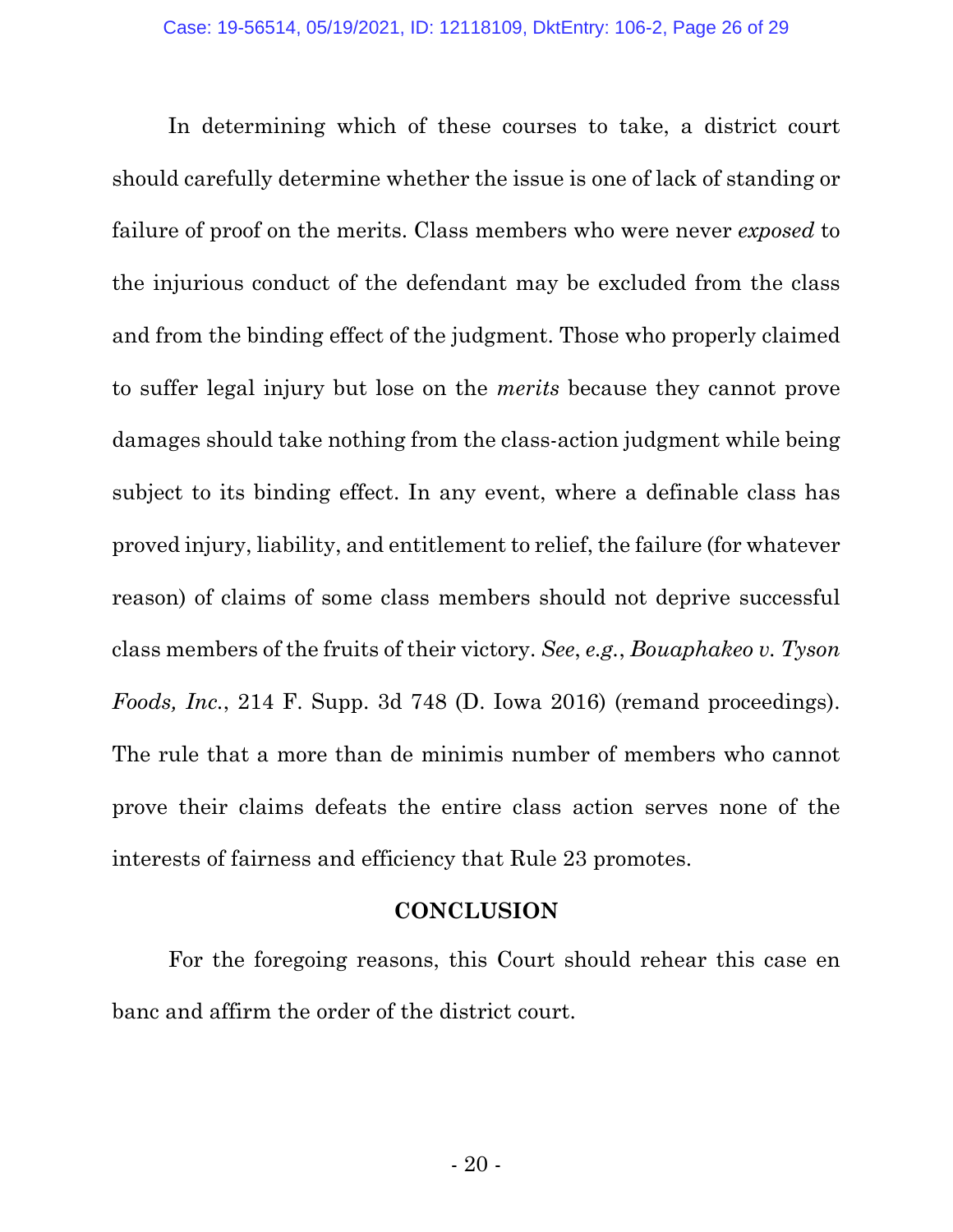Respectfully submitted,

/s/ Scott L. Nelson

Scott L. Nelson Allison M. Zieve Public Citizen Litigation Group 1600 20th Street NW Washington, DC 20009 (202) 588-1000

Attorneys for Amicus Curiae

May 19, 2021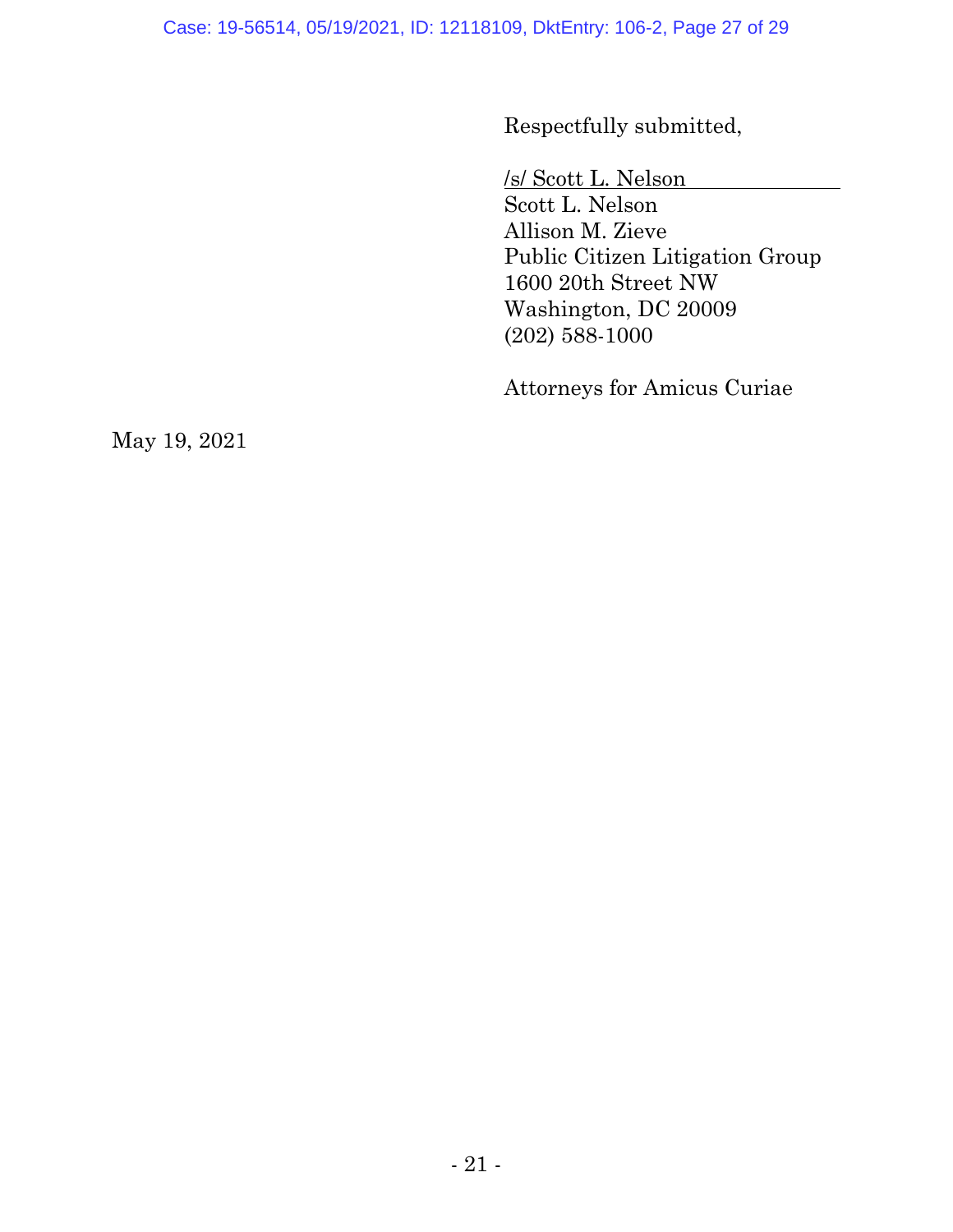### **CERTIFICATE OF COMPLIANCE**

Pursuant to Federal Rule of Appellate Procedure 32(a)(7)(C), I certify that the foregoing brief is proportionately spaced, has a typeface of 14 points, and, as calculated by my word processing software (Microsoft Word for Microsoft 365), complies with the applicable word limit of 9th Cir. R. 29-2(c)(2) because it contains 4,171 words. The electronic version of the foregoing brief has been scanned for viruses and is virus-free according to the anti-virus program used (Windows Defender).

> /s/ Scott L. Nelson Scott L. Nelson